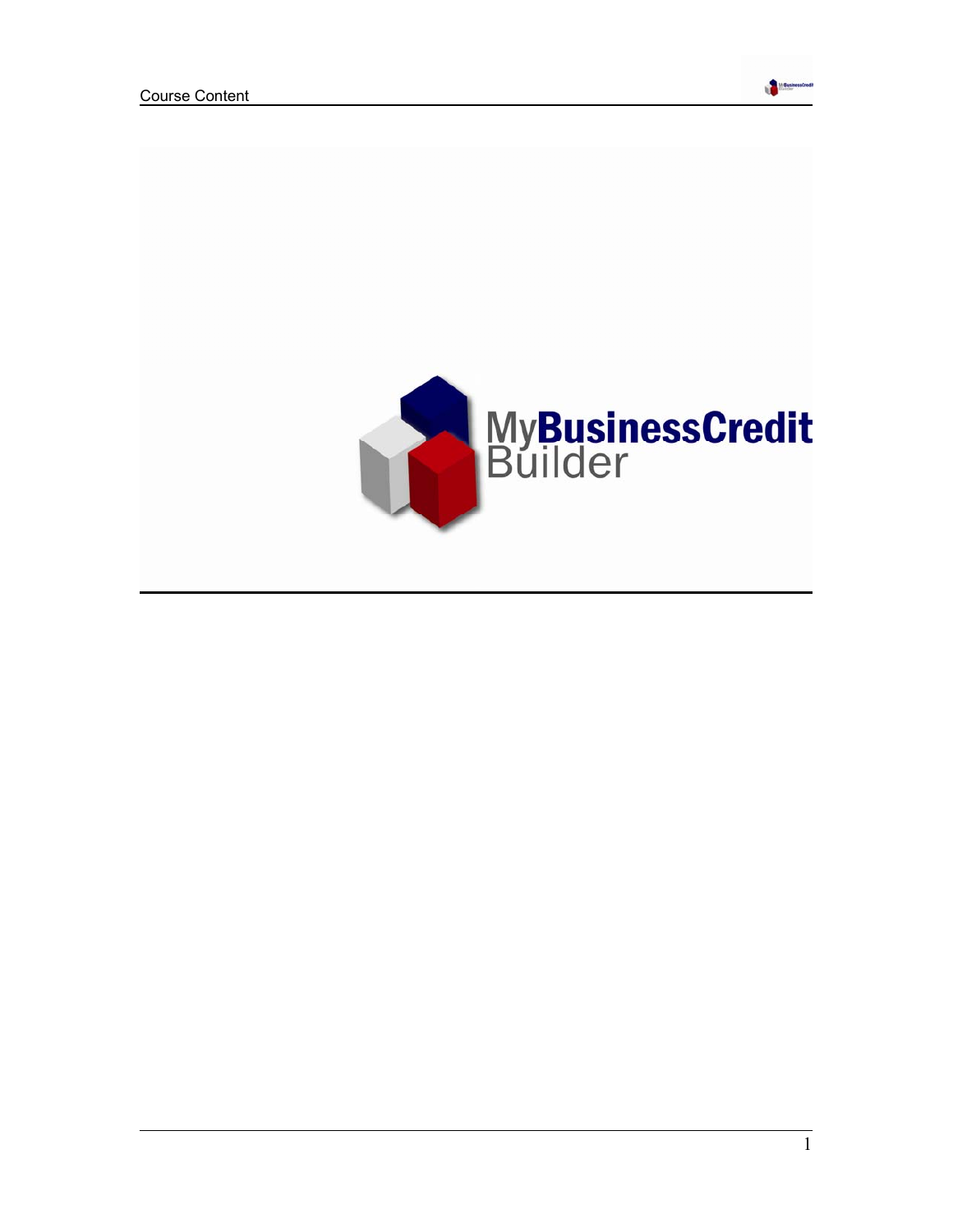

#### **FastTrack Business Credit Builder**

FastTrack Business Credit Builder is developed to provide you the ability to obtain business credit without personal credit check or guarantee.

Credit score helps lenders in determining whether you have the financial strength to return the money within the given time period. It is important to note that there are many factors that affect a credit score. It is more than just whether you pay bills on time, your credit score can be affected by:

- amount of available credit you have on bank lines of credit and credit cards
- length of time you've had a credit profile
- number of inquiries made on your credit profile and more

Follow FastTrack Business Credit Builder and learn how to get loan on your terms and how to reduce your monthly payments in 3 Simple Steps

STEP 1 Building the Foundation STEP 2 Business Credit Scores STEP 3 Funding for your Business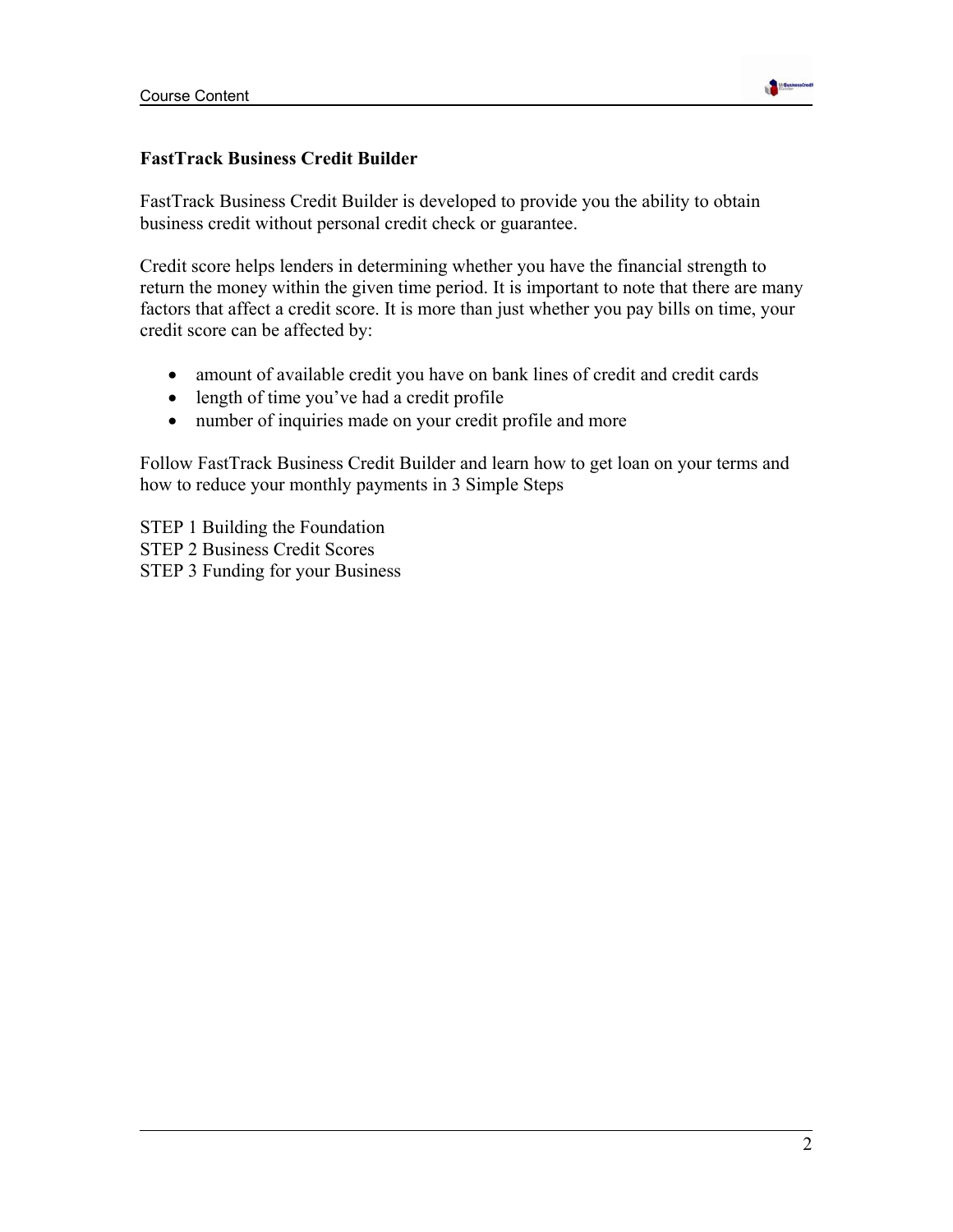

#### **Contents in a Credit Score Report**

Credit Score Report has information related to:

- Identity
- Account History
- Trade Lines
- Inquiries
- Public Record and Collection Items

#### **Company:** Wal-mart

**Service Description:** Wal-mart has low prices for electronics, toys, home, garden, baby Products & more. Wal-mart has two cards available: The Wal-mart Discover card and the Wal-mart credit card.

**Reports To:** Experian and Equifax

**Getting Approved:** Apply in store. Skip the SSN# line, will typically get approved with Paydex score of 75 or higher.

**Payment Terms:** Revolving

**PayDex Score Required:** Yes

Follow FastTrack Business Credit Builder to strengthen your business credit score: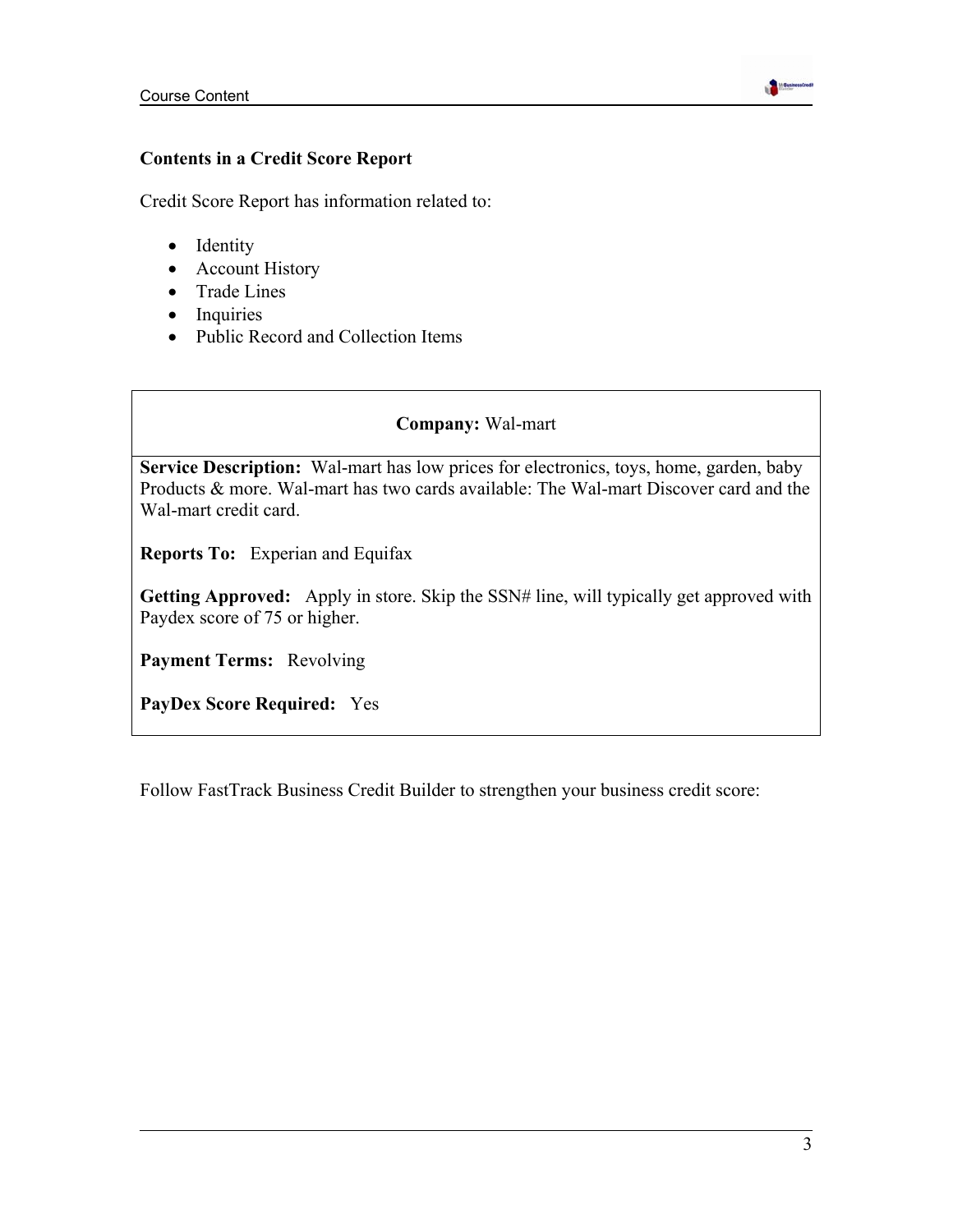

#### *STEP 1 Building the Foundation*

#### *1.1 Form a Corporation or LLC*

You can start your business as:

- Sole proprietorship
- Partnership
- Limited Liability Corporation (LLC)
- Corporation or S Corporation

To operate your business, it is recommended to form a corporation or LLC. With a sole proprietorship or partnership, your personal credit information could be included on your business credit report. As a proprietorship or partner in a partnership, you're personally liable for the debts of the business. Your personal assets are at risk in the event of litigation. Corporations and LLCs, on the other hand, afford business owners liability protection, and you can build a business credit profile that's separate from your personal debts.

You can establish and build business credit, even if you operate as a sole proprietor. The mistake many business owners make is using their personal information to apply for business credit, leases and loans that maximizes the risk of having a lower personal credit score. By using personal credit history to get business credit, they are not able to build business score, which could help in attaining critical business credit in the future.

Business credit improves the financial flow and you can have an opportunity to get loans at a lower interest. With business credits, your business can also secure the finances that it needs and develop the company's credibility.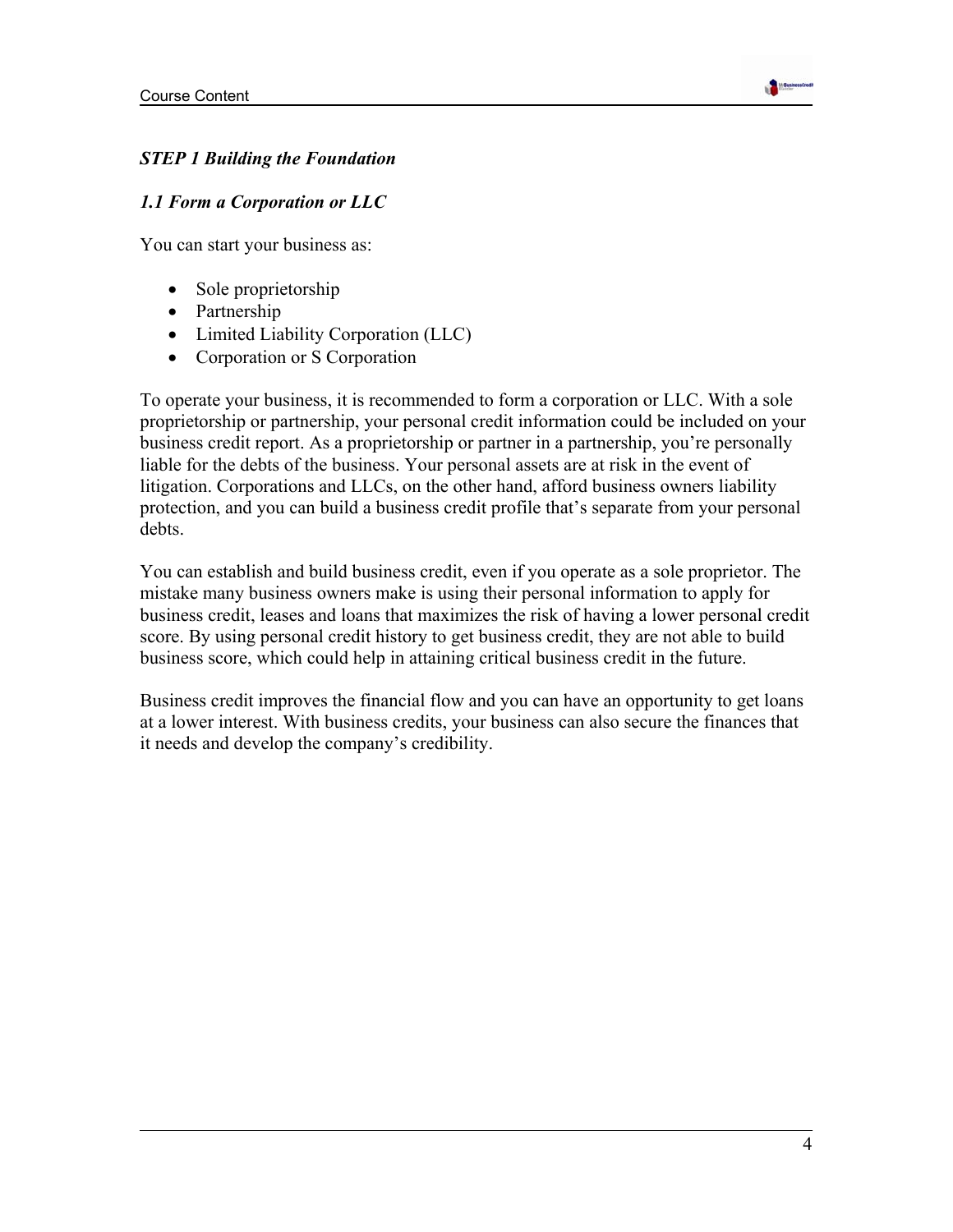

#### *1.2 Choose the right name for your Business*

To build strong business credit score and to get approval for financing you need to have a name that is not only easy to remember, but also ensure that your bank account, business credit cards, product packaging and marketing materials bears exactly the same name.

It is very important to check that your business name is not conflicting with other established businesses that can potentially cause trademark infringement. Following are some simple ways to avoid trademark infringement:

#### *Credit Name Search - Dun and Bradstreet*

At http://dnb.com/us/, you can check whether any businesses with the same or very similar names are listed with Dun and Bradstreet (D&B). Make sure that you have checked with "Nationwide" and "Select a State" drop-down menu.

#### *National Name Search - Knowx.com*

To make sure that your business name is not conflicting with other businesses nationwide, check at: **www.Knowx.com**. It is a paid site and will cost you \$65 to search but it is worth to pay.

Each Secretary of State's web site provides this information absolutely free.

#### *Trademark - Infringement Name Search* - *U.S. Trademark office*

U.S. Trademark office provides services to make sure that your business name will not cause any Trademark infringement. To find out, simply log-in to USPTO website, click the **Search** button and under "**Get a Trademark Registration...**" select **New User Form Search**.

Make sure to read and understand all the Trademark Office instructions.

If you want to confirm that you have completed your search correctly, you can visit some professional agencies that provide information and guidance on legal availability of your trademark.

#### *Domain Name Search - Web Site Address (.com)*

Verify that the domain URL (website address) for your business name is unique and is currently not in use by any other person/organization. It is always preferred to have a domain name with ".com" as an extension. For example, if your businesses legal name is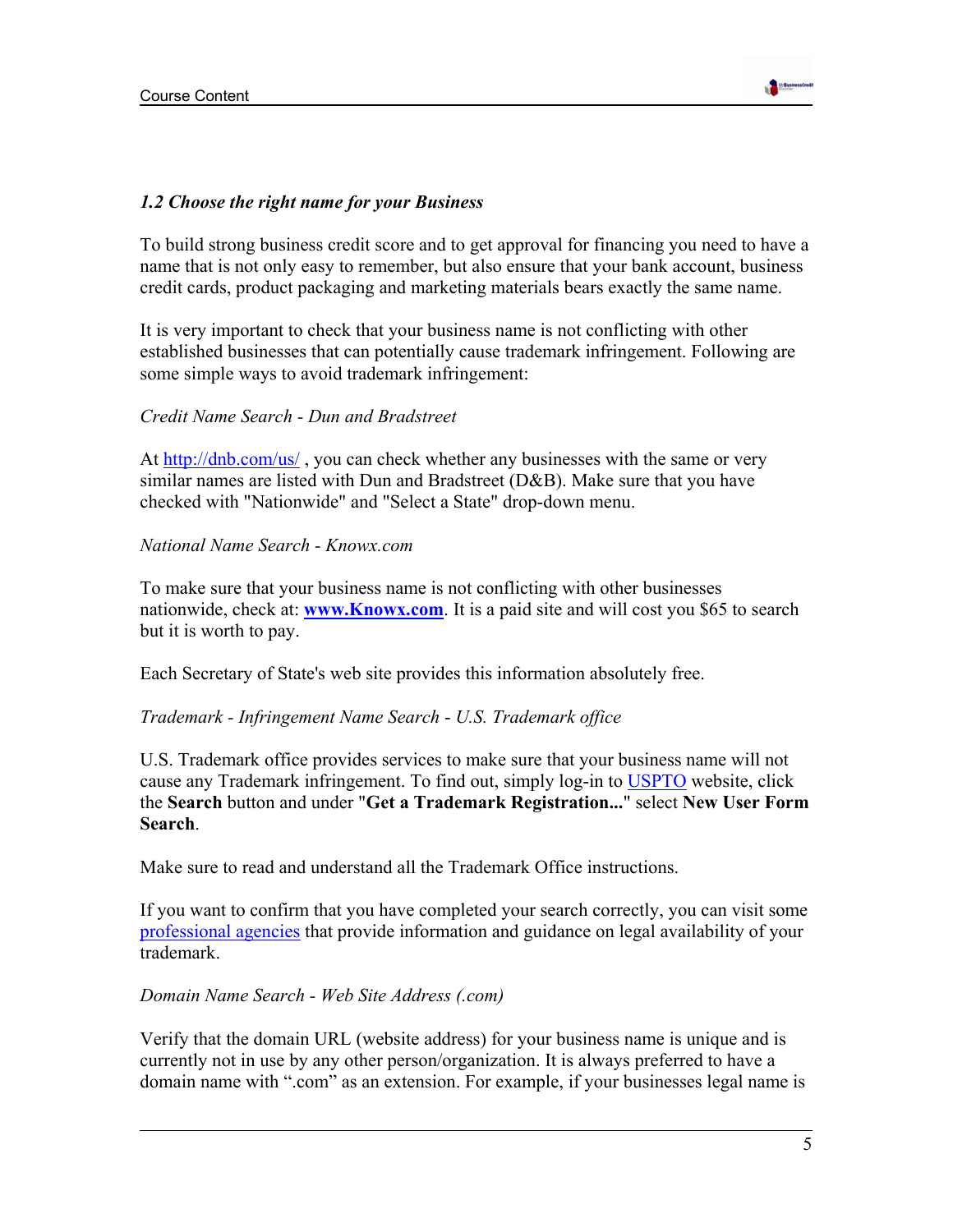

"Media Shop", then check out if "www.mediashop.com" is available and if it is available you need to secure it.

### *Online Directory Search - Web Listing*

Make sure to create a free business listing with the online directories. Check out your business listing at Superpages**,** if you can see your business in the listing; make sure that all provided information is correct.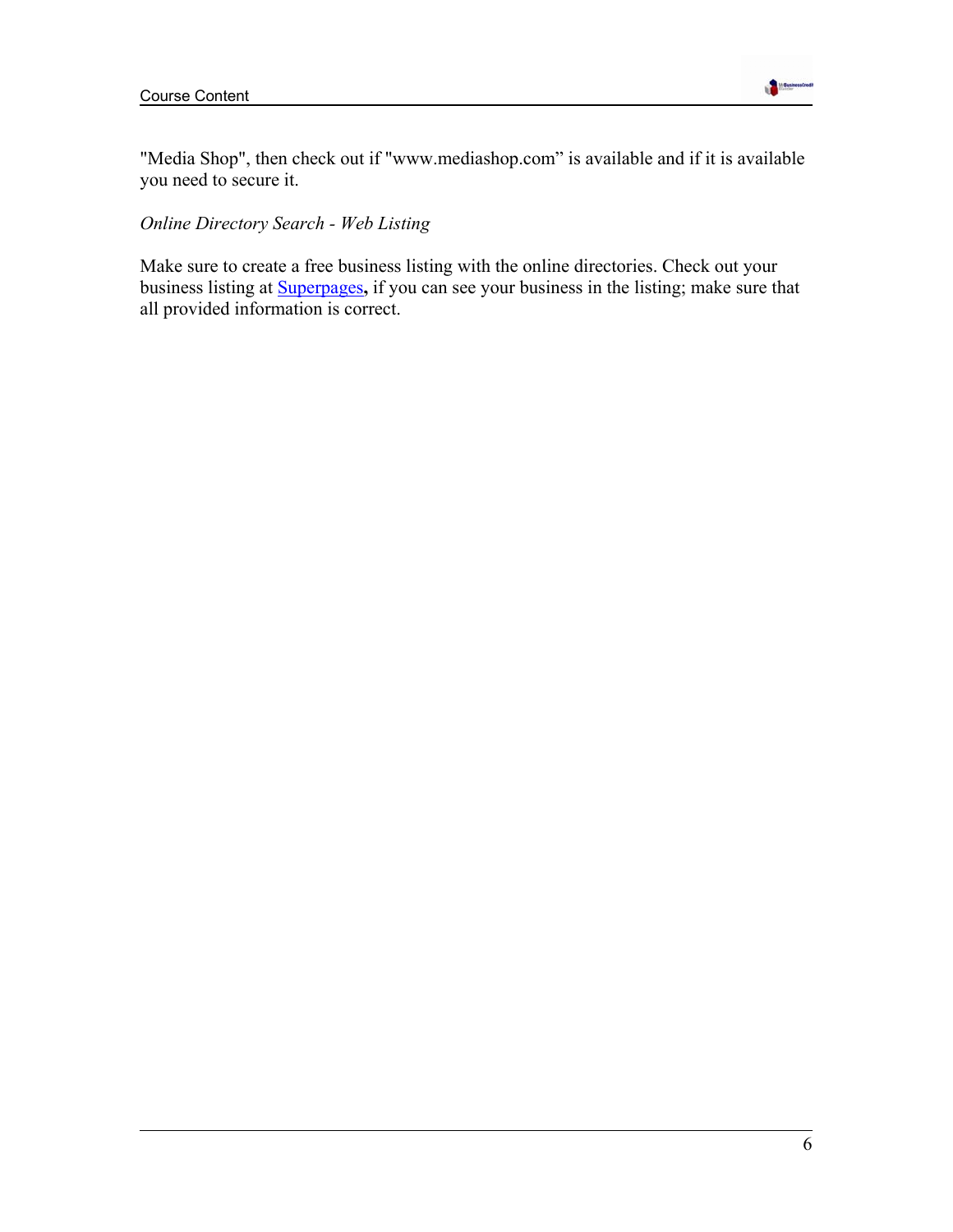

## *1.3 Location of your Business*

You need to have a fixed physical location for your business as well as an open line of communication like telephone lines, broadband connections. The address of your business should be a business address and can never be a post office box.

Lenders generally do not fund "home based" businesses so it is advisable to get a proper business address. Having a proper location adds credibility for credit lenders as it legitimizes your business.

Your company should be registered with your state, city and county office. You can check local zoning regulations to ensure you can operate a business in your neighborhood.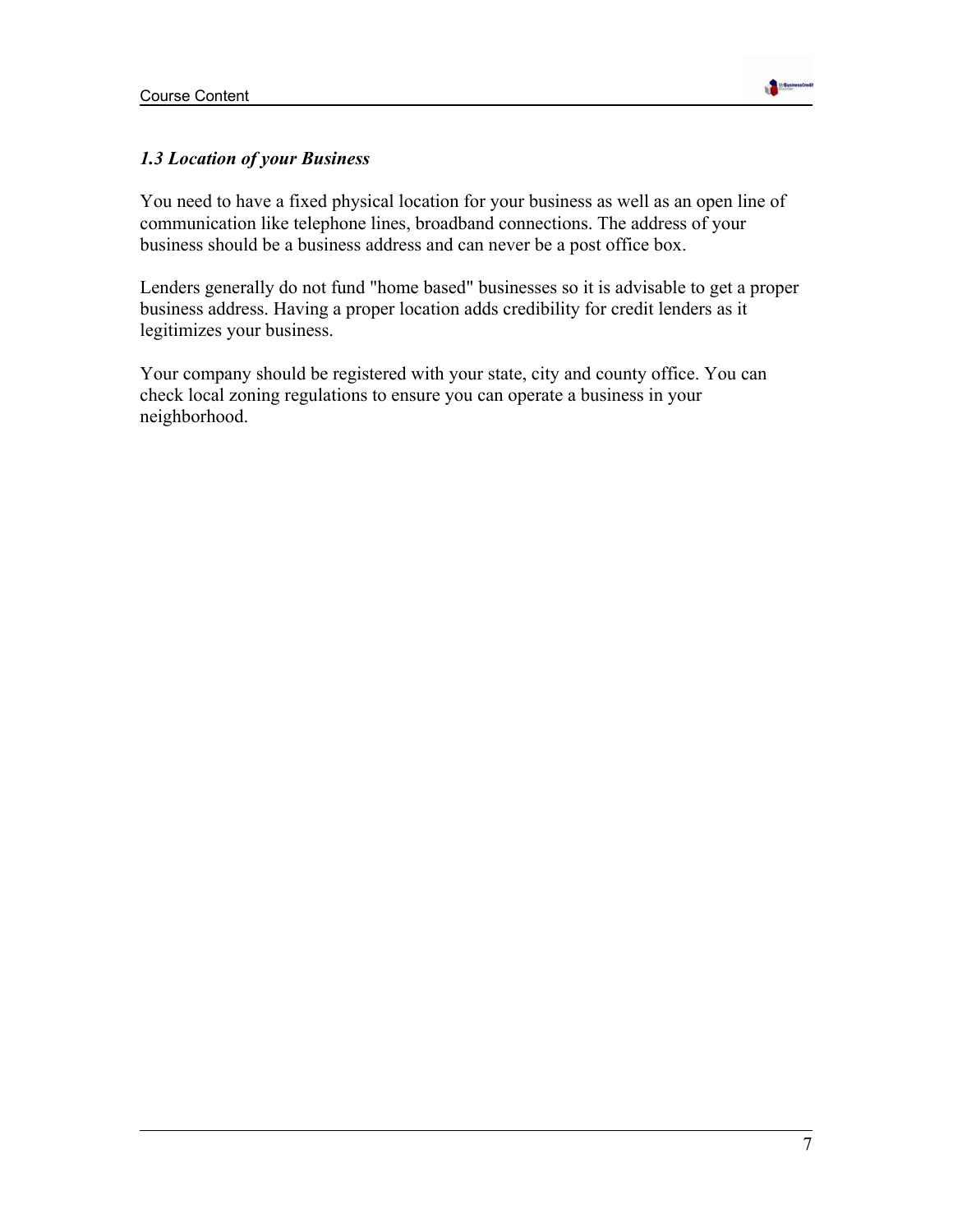

## *1.4 Credit Identity*

Obtain Federal Identification Number (FIN) or Employer Identification Number (EIN) from IRS.

The Employer Identification Number does not signify the type of status a corporation holds, but rather, helps to maintain adequate records. All companies, whether held by one person or by multiple people, have an EIN. An EIN does not reflect taxable status.

EINs have nine digits, but tend to be split into two, rather than three, sets of numbers. The first two numbers of the EIN are followed by a dash. The next seven numbers are grouped together.

You receive an EIN when the government has approved the articles of incorporation sent in by a new company. This number also protects business owners, especially the small business owner, from any personal debt responsibility, except in cases of misconduct.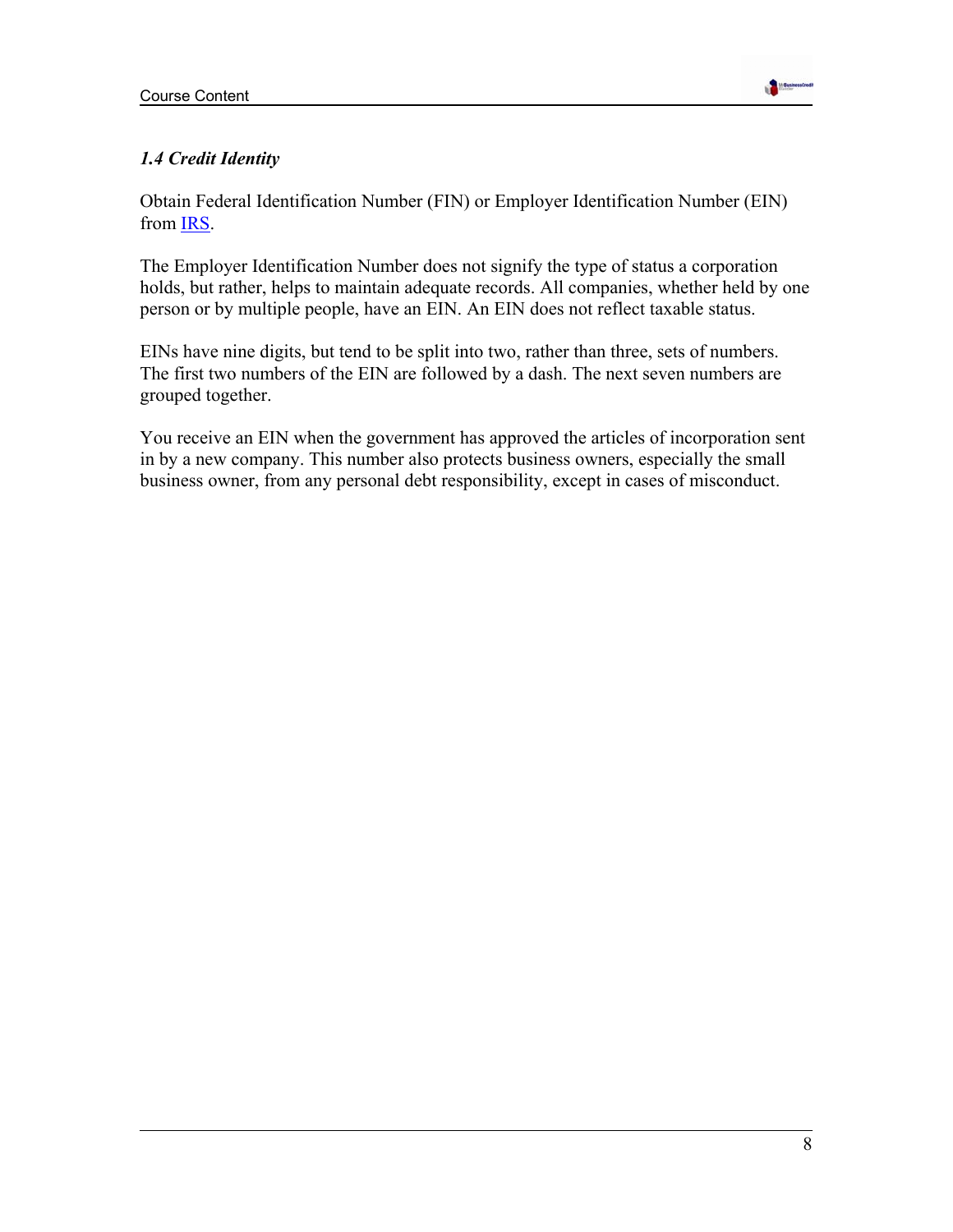

#### *1.5 Register your company with Directory Assistance*

To apply for business credit, one of the prerequisite is to have the business listed in White pages and National Directory Assistance. Ensure that all your listings are under exact name, address and phone numbers.

Here are three quick steps to get a business phone listing:

- Superpages and List Yourself website provides free service to list the unlisted businesses.
- Contact Verizon Wireless at 1-800 722-0577 and ask for a "foreign listing". It is a paid service and will charge one-time \$9 and a \$1.12 monthly fee.
- You can call your local 411 and they will provide you assistance to get listed on the various online 411 directories and white pages.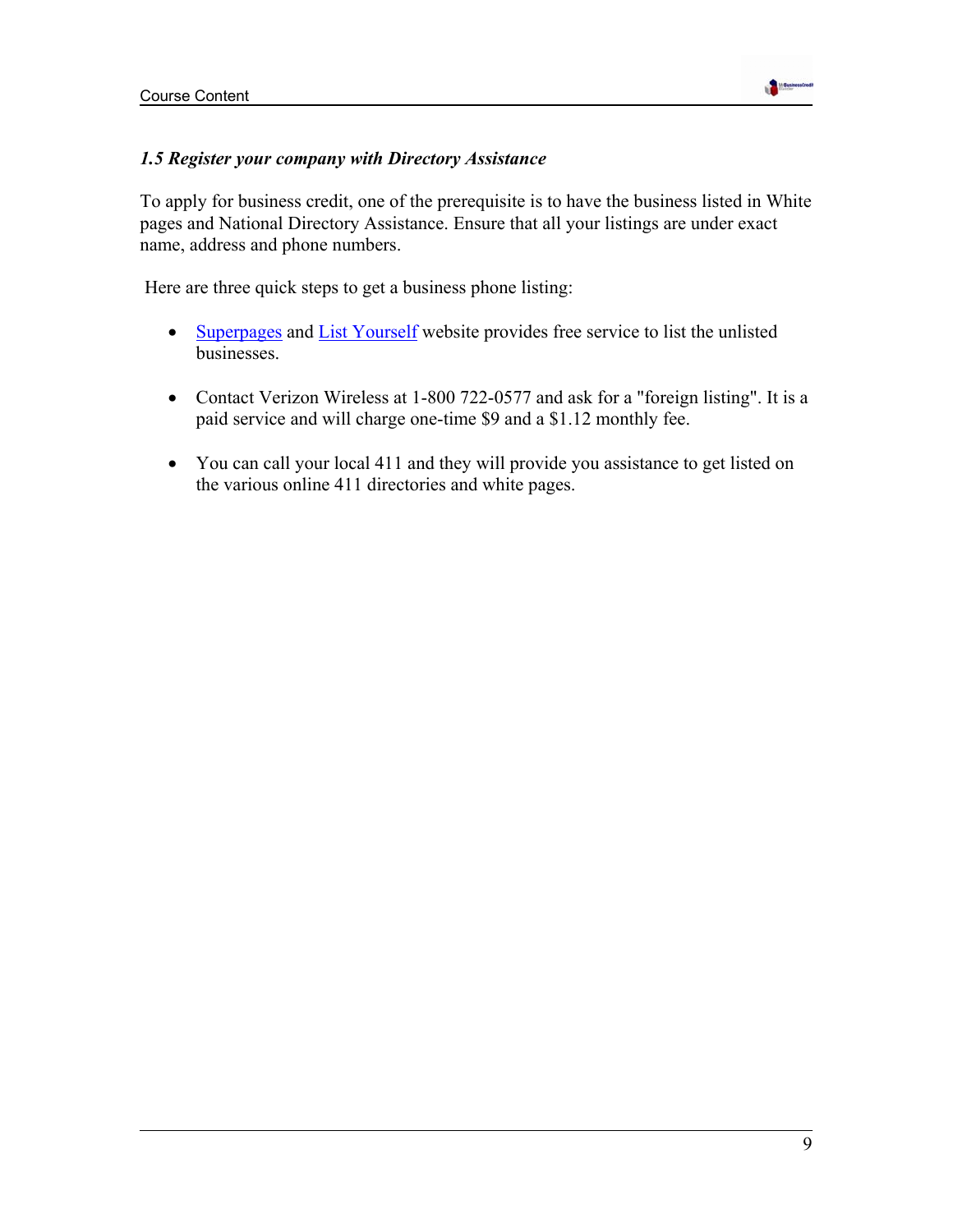

#### *1.6 Check your permits and licenses*

Make sure that your business has all necessary licenses and permits to operate. Most businesses will not grant credit to another business that hasn't taken the steps to set up the company with the proper licenses and local, state and federal requirements.

Have all your financial statements, contracts and references etc. organized and completed. It is very important to have same contact number for all your telephone lines, bank accounts, and other licences and permits. If you ever find that any information related to your business is wrong, immediately contact the concerned agency as well as submit a notification to the credit reporting agency.

Your financial statements for at least two years should be ready to be presented in your credit application. Beware of the fact that when you miss a payment on any collection accounts and try to close the amount the report of the account will always be there on your credit report. So try to avoid it.

For some businesses, it is mandatory to have federal permit. These are:

- Investment advising
- Drug manufacturing
- Preparation of meat products
- Broadcasting
- Ground transportation
- Selling alcohol, tobacco or firearms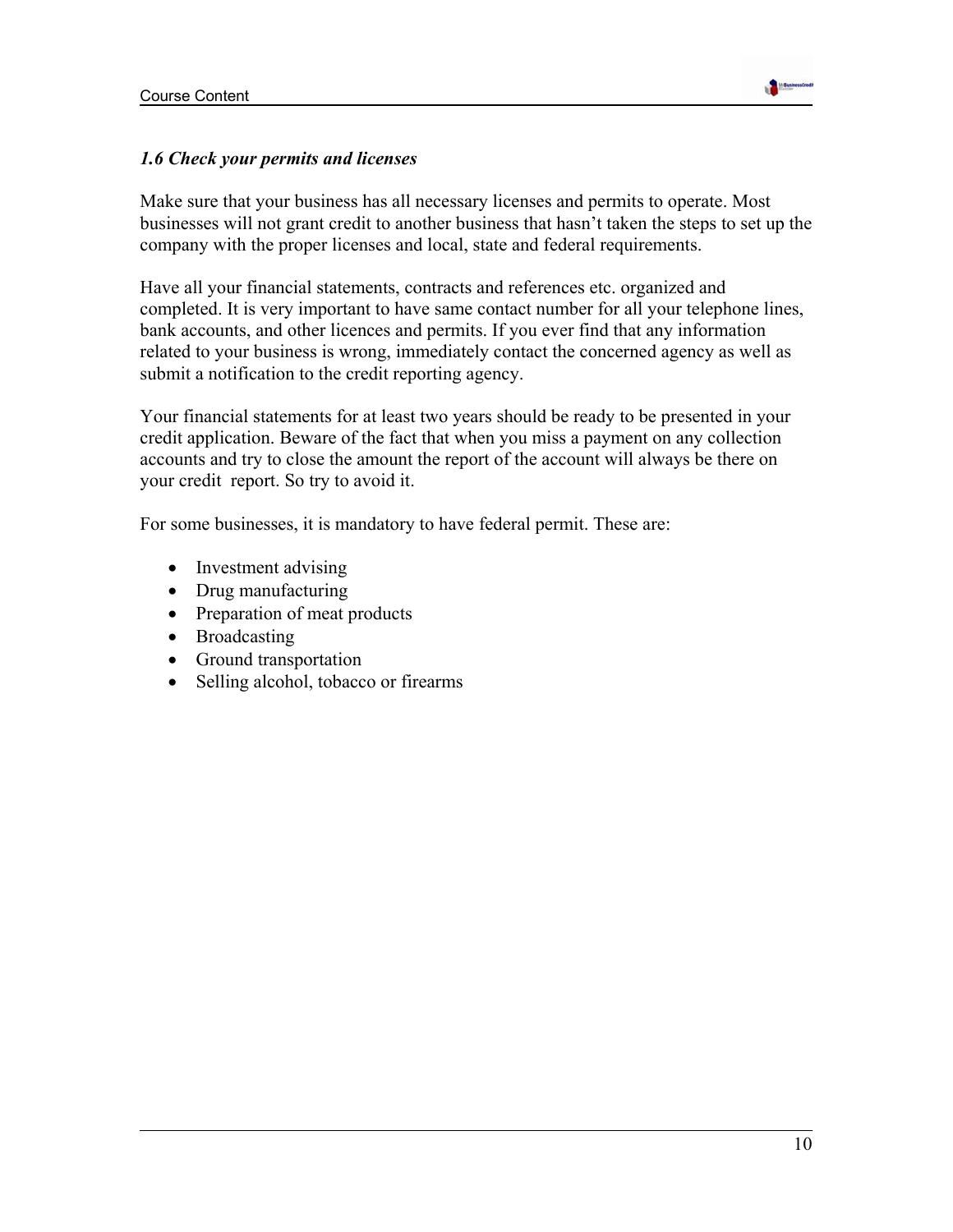

#### *1.7 Register your company with credit reporting agencies*

Credit reporting agencies collect information from various sources and provide consumer credit information on individual consumers for a variety of uses. This helps lenders assess credit worthiness, the ability to pay back a loan, and can affect the interest rate and other terms of a loan.

The primary sources of getting information of a lender before your business credit is approved are Dun and Bradstreet (D&B), Equifax and Experian Business Credit. For strong credit scores, your business credit file is required to open with all three business credit reporting agencies Dun & Bradstreet, Experian and EquiFax.

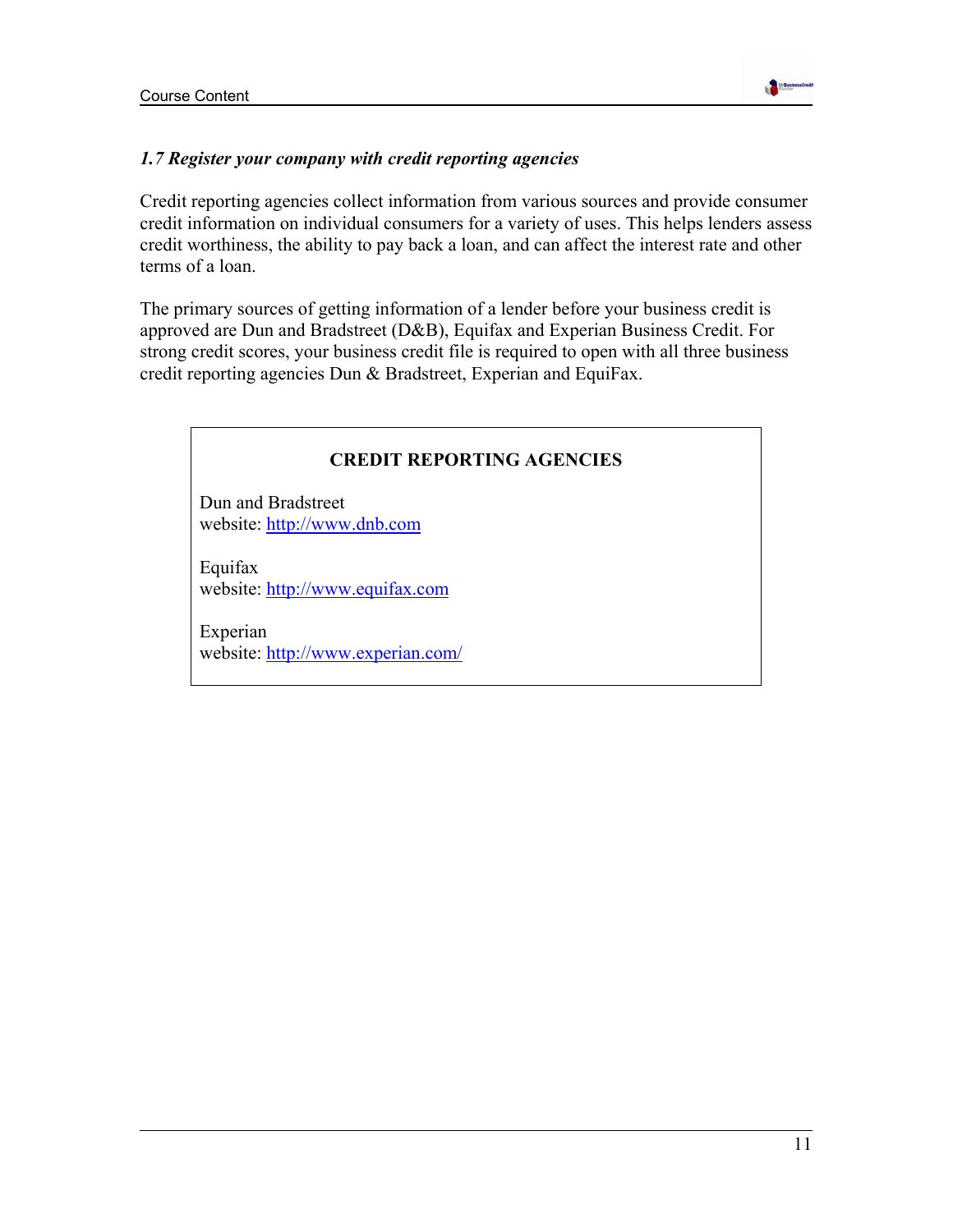

### *1.8 Secure references and ratings*

Business credit scores can also be improved by the references you have by your clients or vendors. When a company grants your business credit, be certain they report the payment experiences you have with them to the business credit report agencies to help build your business credit report and a financial foundation for your company.

One bank reference and 5 trade references are necessary for your business to establish its score. Get three business credit cards that do not have personal links to you and that will give business credit reporting agencies their feedback on your company.

Select a credit agency that can give honest and credible ratings to your business for not only of your late payments but also your good payment transactions.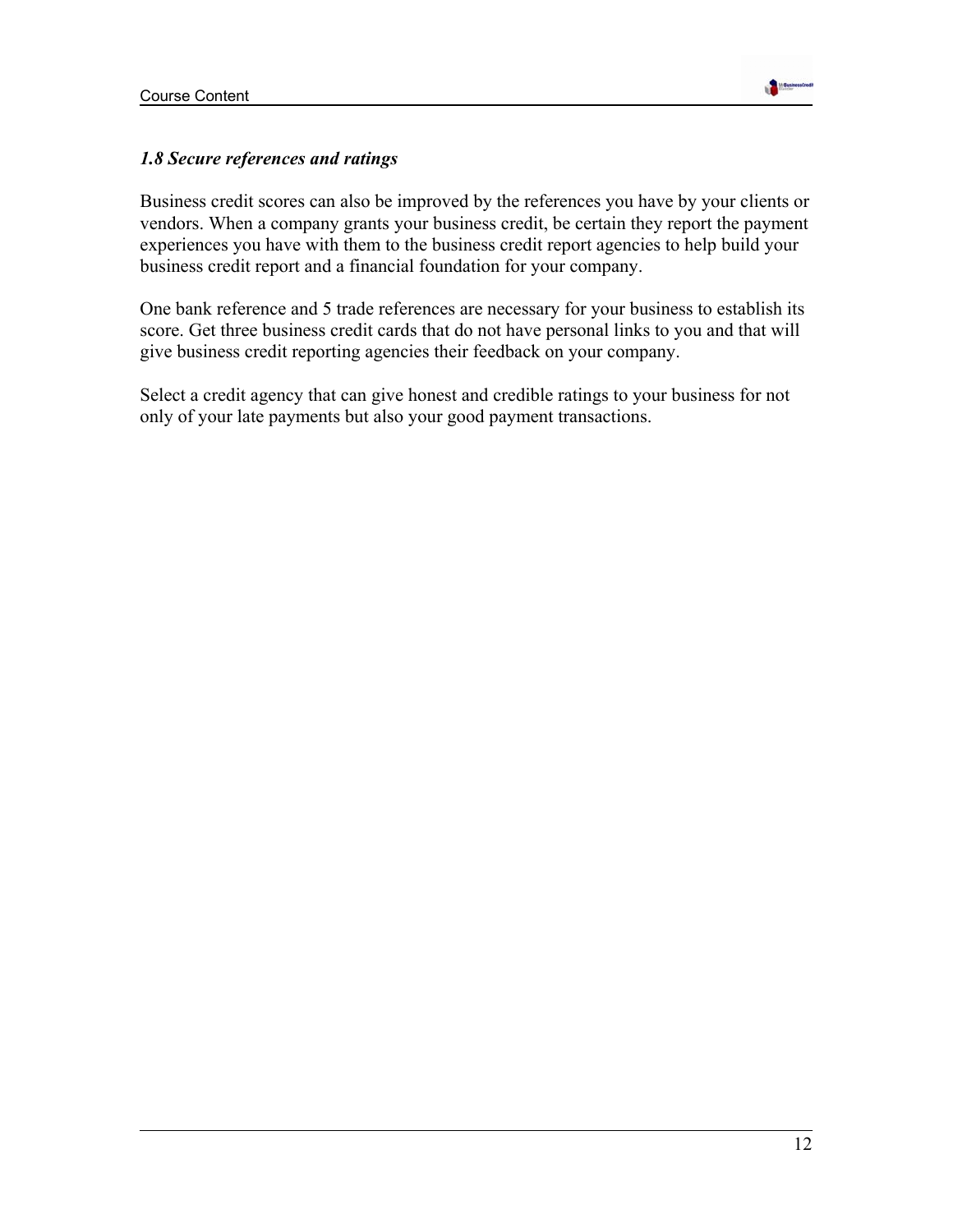

## *STEP 1 Summary*

- Form a Corporation or LLC rather than sole proprietorship or partnership
- Choose and verify the name for your business to avoid trademark infringement
- Get an official address and line of communication
- Obtain your Federal Identity Number
- Register your company with directory assistance and credit reporting agencies
- Check your permits and licenses
- Secure credible references and ratings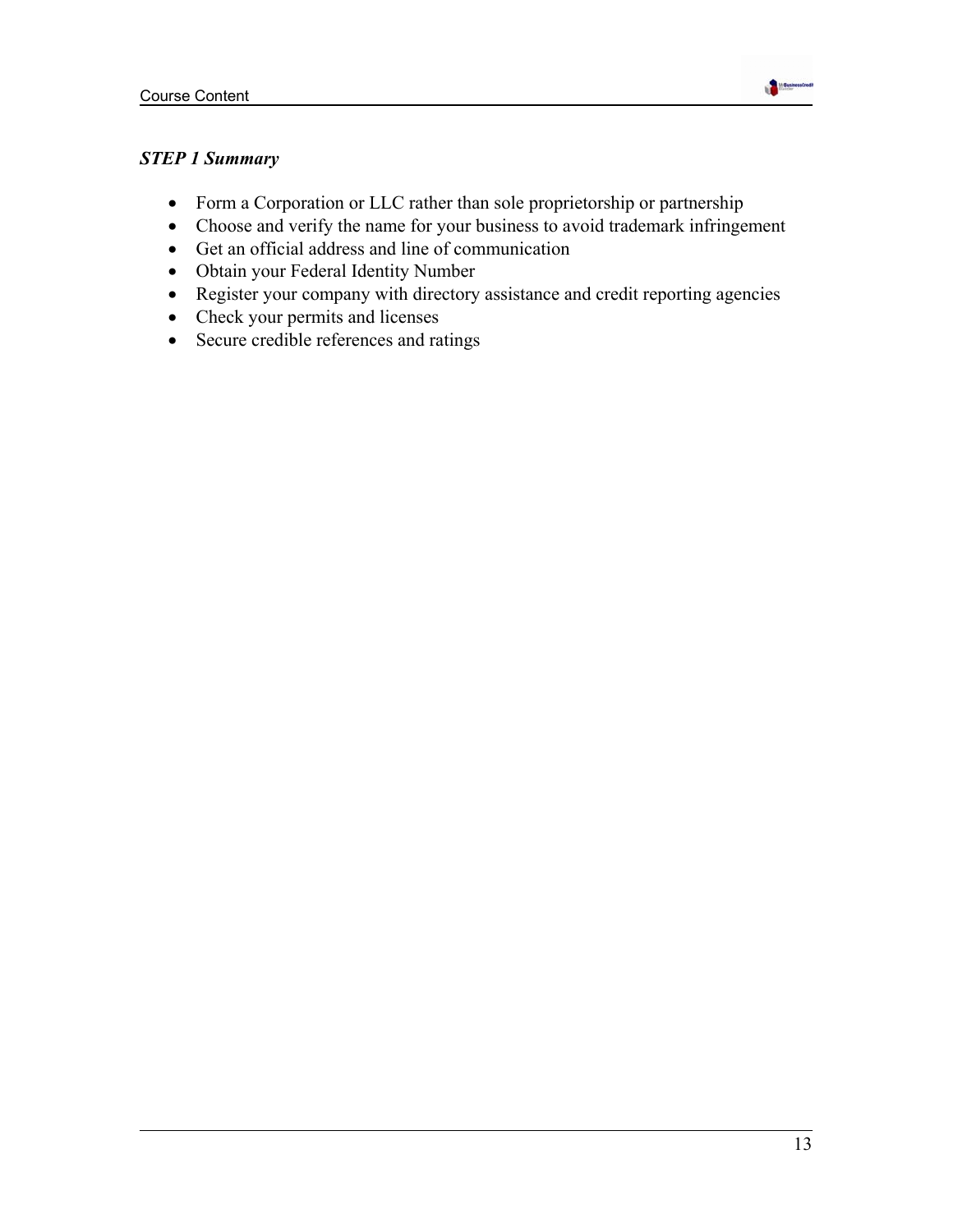

#### *STEP 2 Business Credit Scores*

Credit score is a three-digit number that often determines whether you'll be approved for credit and how much interest you will be charged.

There are many different credit scoring systems with different numeric scales. Each lender determines what a good score is based on its experience and the credit scoring system it is using. The FICO score is one such popular scoring method.

In order to find out what is affecting your credit score, you have to know what information in your credit report is most affected it. By comparing the risk factor statements to your credit report, you can identify the areas that most affect your credit history over time.

Remember: Credit scores are not part of your credit report. Credit scoring is a separate process used by lenders to analyze the information in your credit report at the moment it is requested.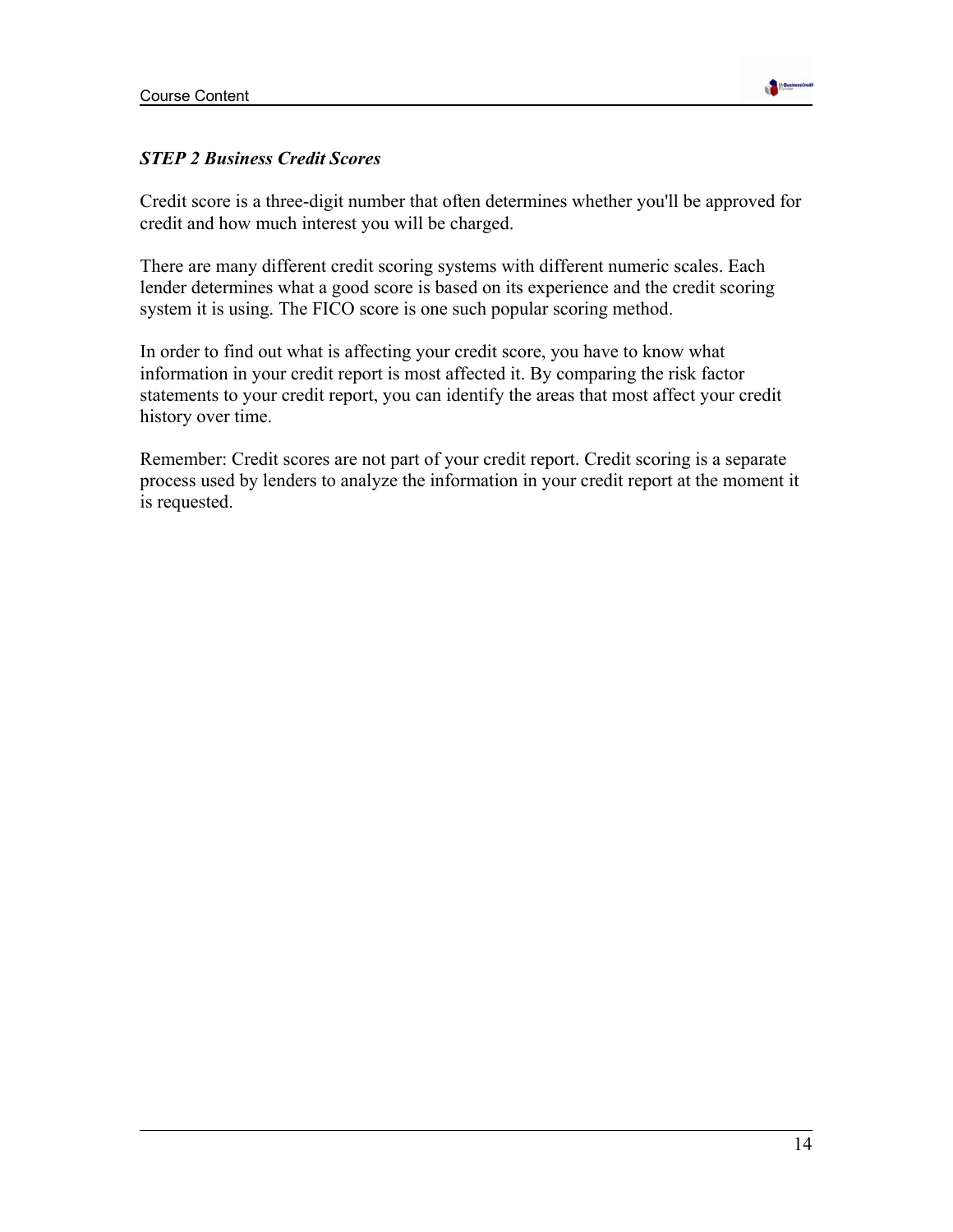# **Table**

#### **Factors that can negatively affect your Credit Score are:**

- Late payment or not paying at all
- Having an account charged off
- Having an account sent to collections
- Defaulting on a loan
- Filing Bankruptcy
- High credit card balances
- Closing credit cards that still have balances
- Closing old credit cards
- Applying for several credit cards or loans
- Having only credit cards or only loans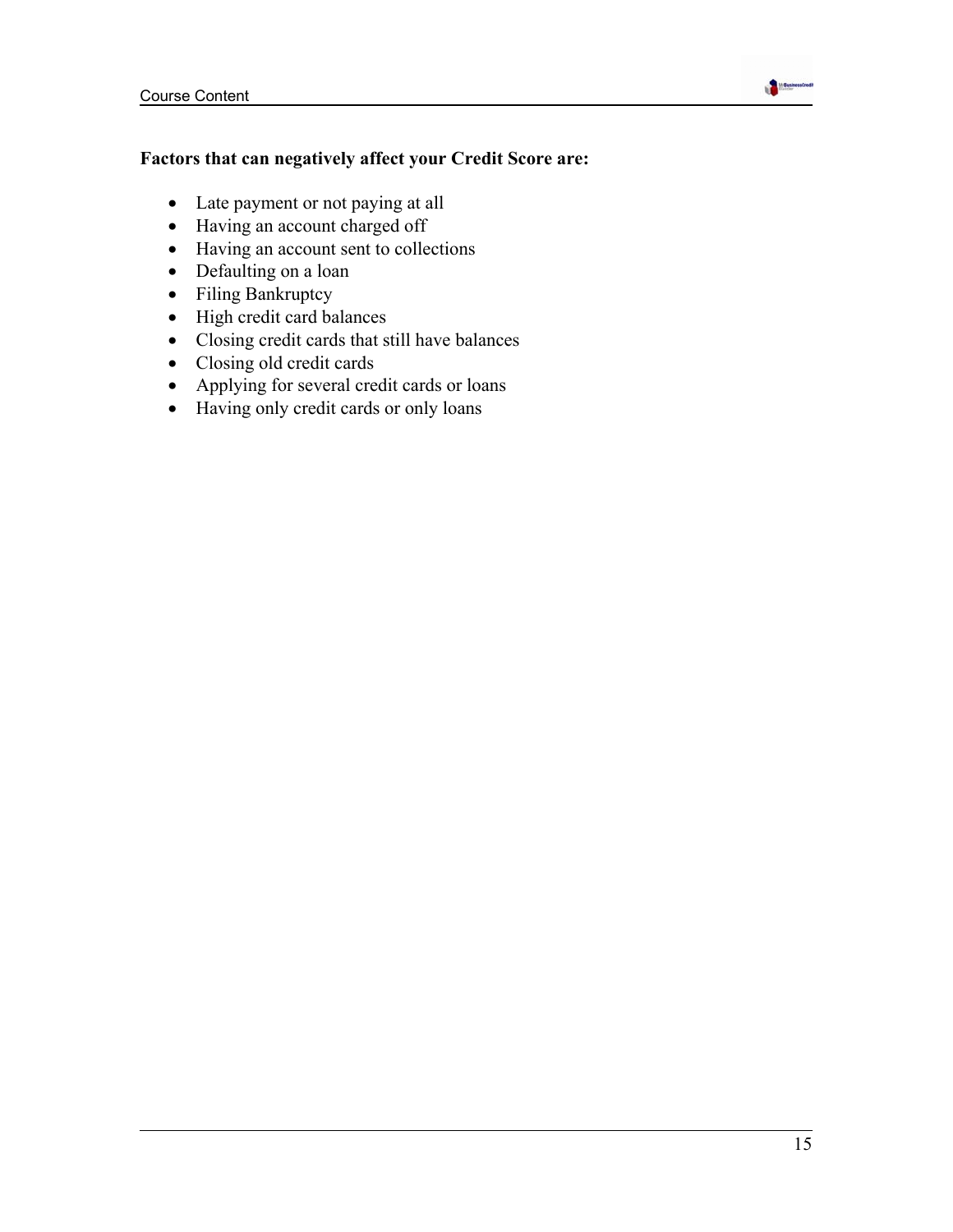

### *2.1 FICO Score*

| <b>FICO</b> Score | <b>Interest Rate</b> |
|-------------------|----------------------|
| 720-850           | 5.14%                |
| 700-719           | 5.26%                |
| 675-699           | 5.80%                |
| 620-674           | 6.95%                |
| 560-619           | 8.53%                |
| 500-559           | 9 2 9%               |

FICO Score is developed by Fair Isaac Corporation and range from 300 to 850. FICO Score is the most widely used credit score and are available through all major credit reporting agencies.

Credit scores above 750 is considered as excellent and below 600 as high risk to lenders. Lenders get your FICO score from national credit reporting agencies: Equifax, Experian, and Dun & Bradstreet. Lower FICO score is enough reason for lenders to charge you higher rates or to turn down your application. Following factors constitute your overall FICO scores:

#### Payment History

Always try to maintain a good track record of paying your bills on time. Your payment history accounts for about 35% of your FICO Score.

#### Amount you owe

Always try to keep your balances on credit card and other revolving credit card account as low as possible because it accounts for about 30% of your FICO Score.

#### Duration of Credit History

Your business banking history is an important factor to increase your FICO Score. Longer the duration of your credit history; more will be your FICO Score. Duration of your credit history accounts for about 15% of your FICO Score.

#### New Credit

New credits or application to get new credit accounts for 10% of your FICO Score. Avoid opening a number of new credit cards which you do not need in order to increase your score because it will weigh against the rest of your credit history.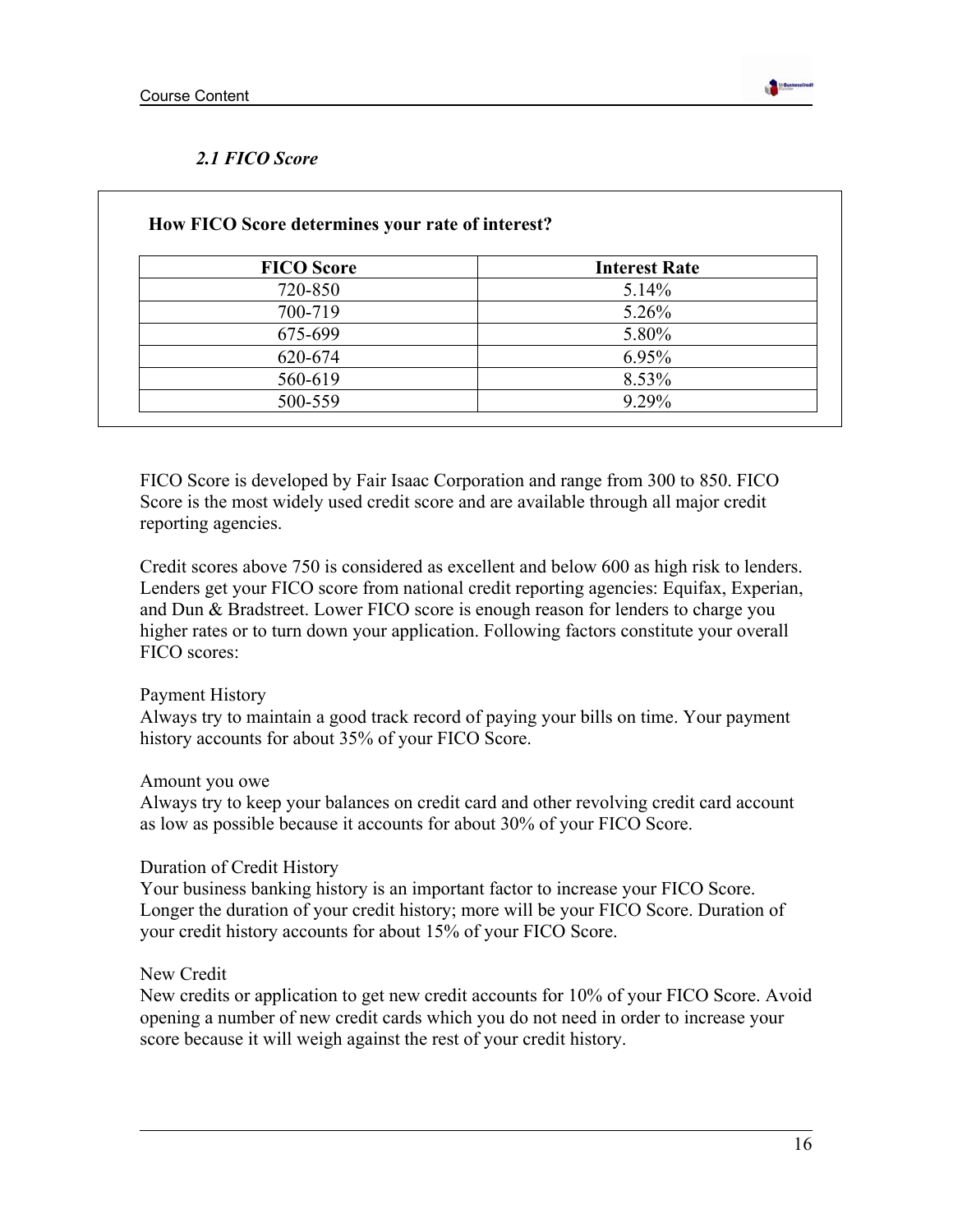

### Other Factors

Other factors that accounts for remaining 10% of your FICO Score are:

- Mix of credit types on your credit report
- Installment loans (mortgage or auto loan)
- Personal Lines of credit

Note that never having had a credit card or loan isn't necessarily good for your credit score, as you will simply have no credit history on which to judge your FICO score.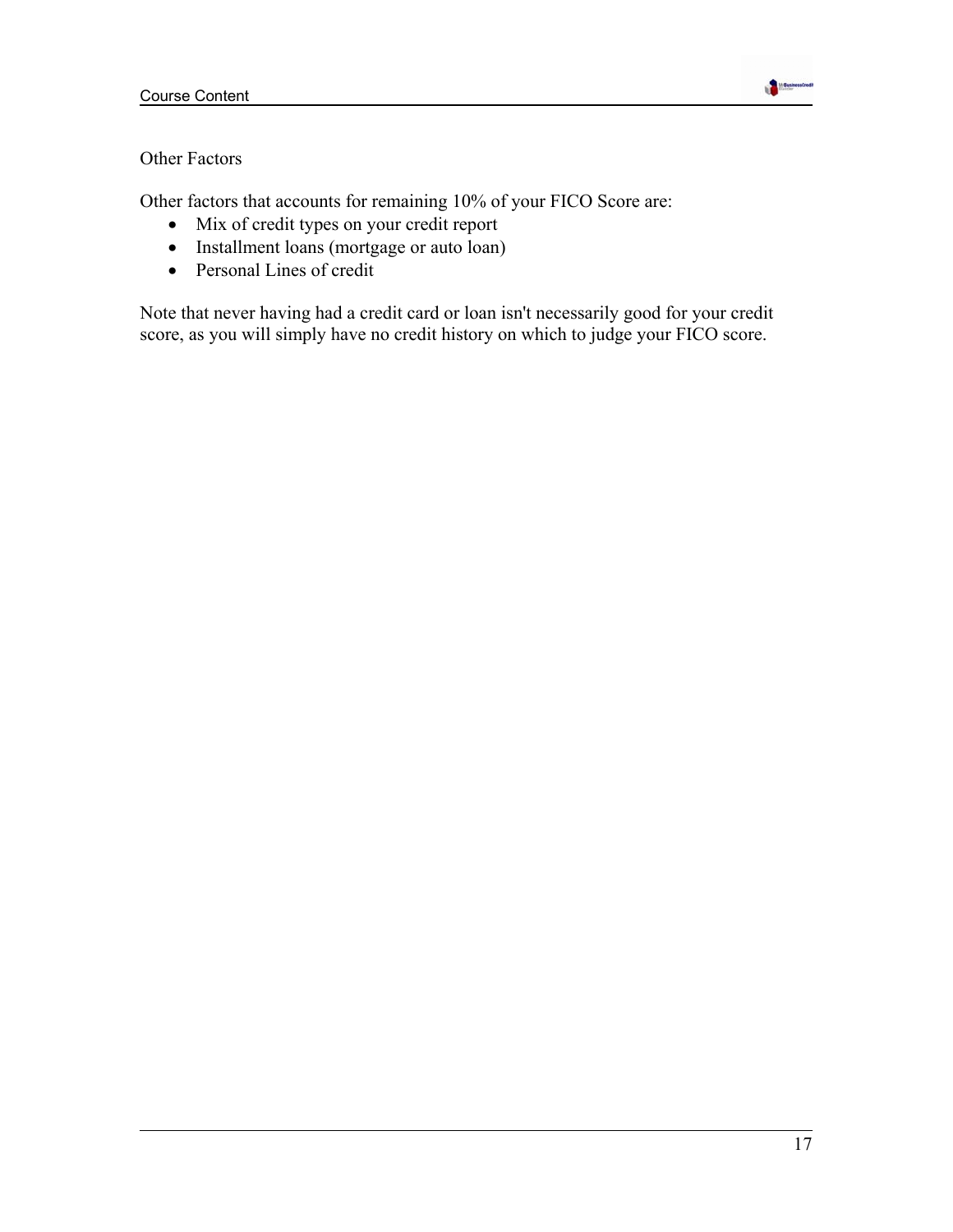

## *2.2 Know your PayDex Score*

The D&B PAYDEX® Score is D&B's unique dollar-weighted numerical indicator of how a firm paid its bills over the past year, based on trade experiences reported to D&B by various vendors. PayDex Score ranges from 1 to 100, with higher scores indicating better payment performance. For good PayDex score:

- Always try to maintain a good track record of paying your bills on time. This will help you to enhance the credit score.
- Find companies willing to grant credit to your business without a personal credit check or guarantee.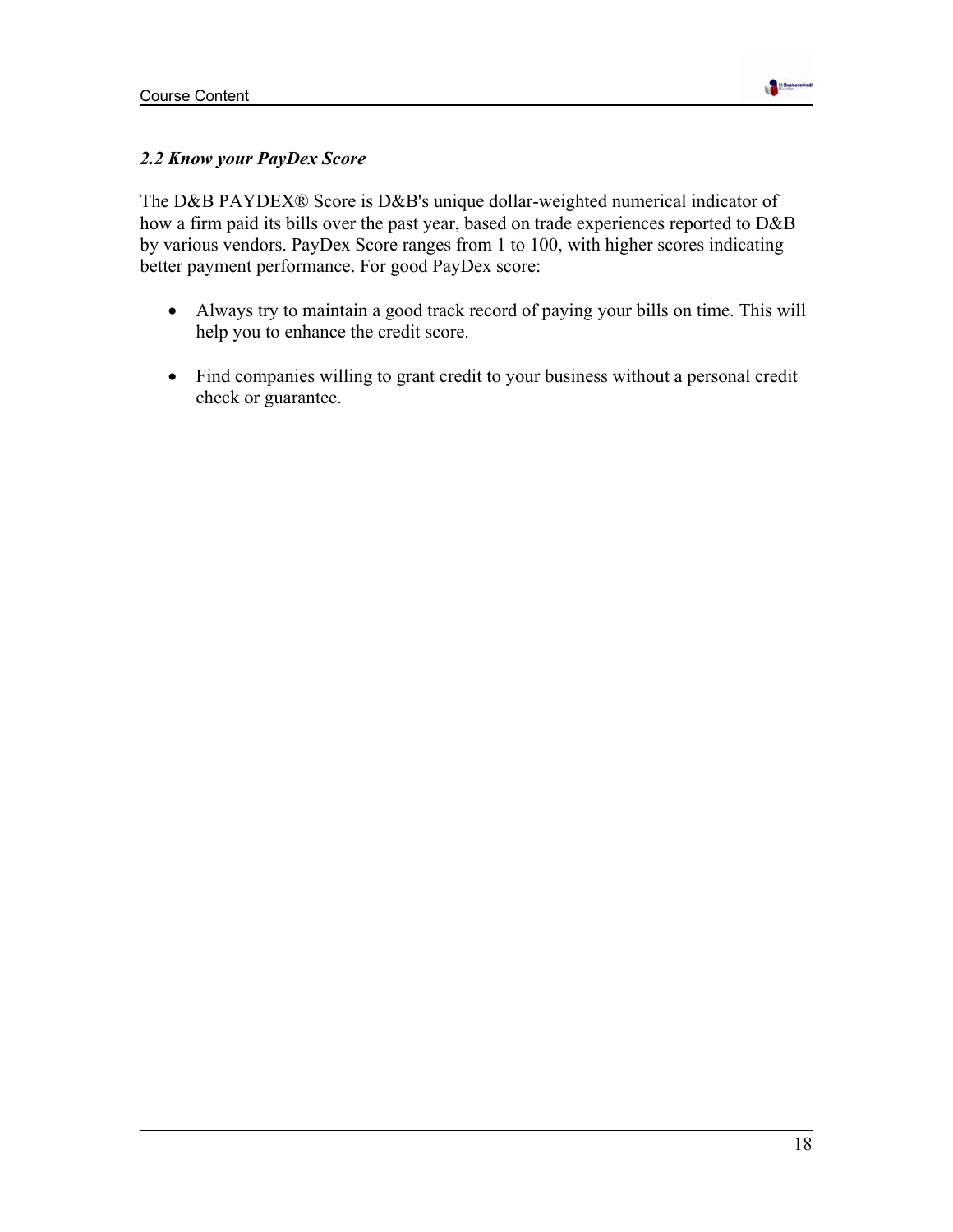

### *2.3 DUNS Number*

D-U-N-S Number is a nine-digit sequence recognized as the universal standard for identifying and keeping track of more than 100 million businesses worldwide. It is recommended to register with  $D&B$  to get your DUNS Number.

DUNS number:

- enhances the credibility of your business
- enables potential customers, suppliers and lenders to easily identify and learn about your company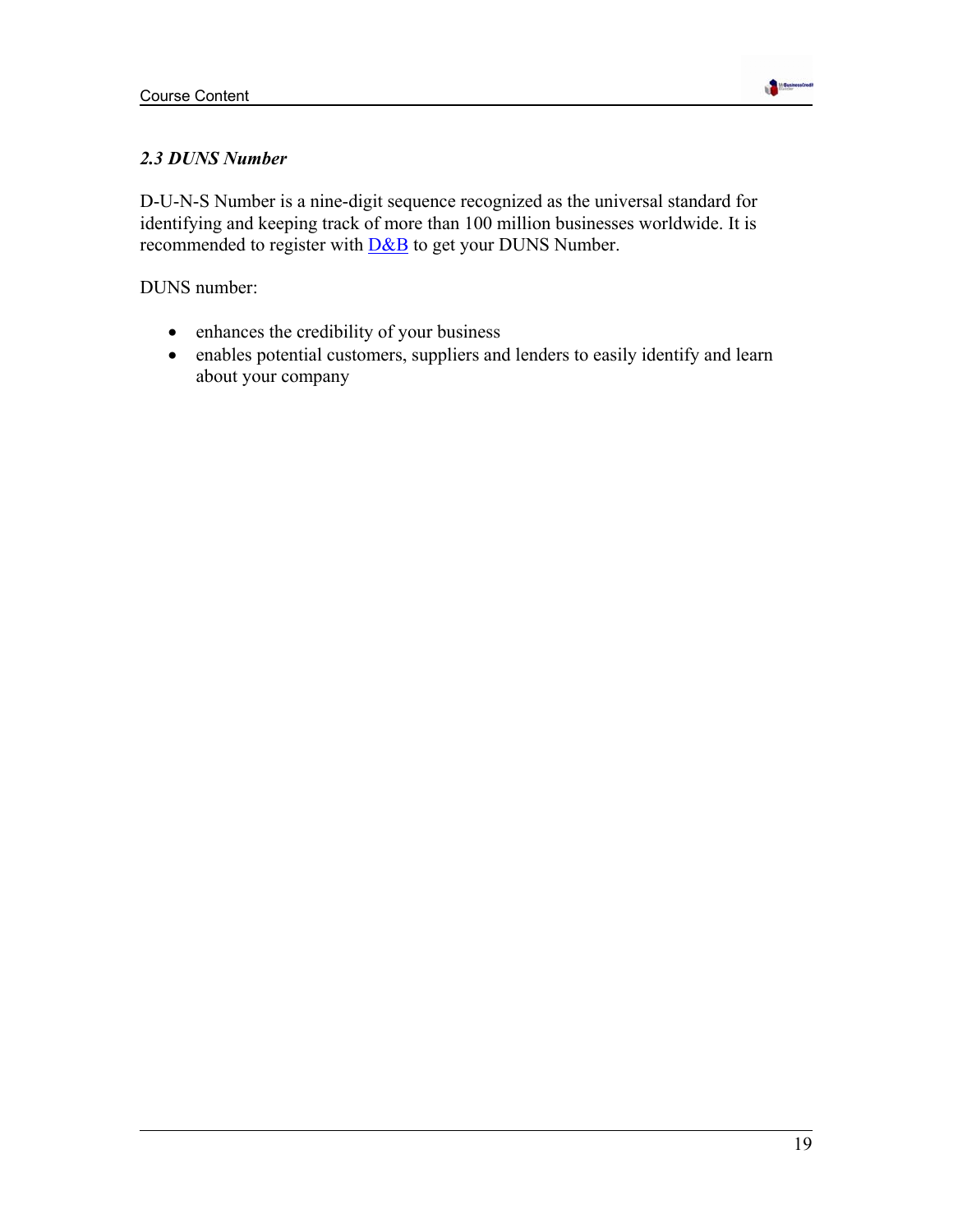

#### *2.4 Experian and what it means to you*

Experian is a valuable source for business credit as it receives majority of its reporting from Commercial Banks, Equipment Leasing companies, some Revolving Business Credit accounts, and many trade vendor lines of credit (Net 30 accounts).

Experian's credit reporting processes collect, store and keep your financial references up to date. Credit information enables lenders to either avoid consumers who don't pay their bills or to lend to them on special terms.

Experian promotes greater financial health and opportunity among consumers by enabling them to understand, manage and protect their personal information, helping them control financial aspects of key life events, and make the most advantageous financial and purchasing decisions.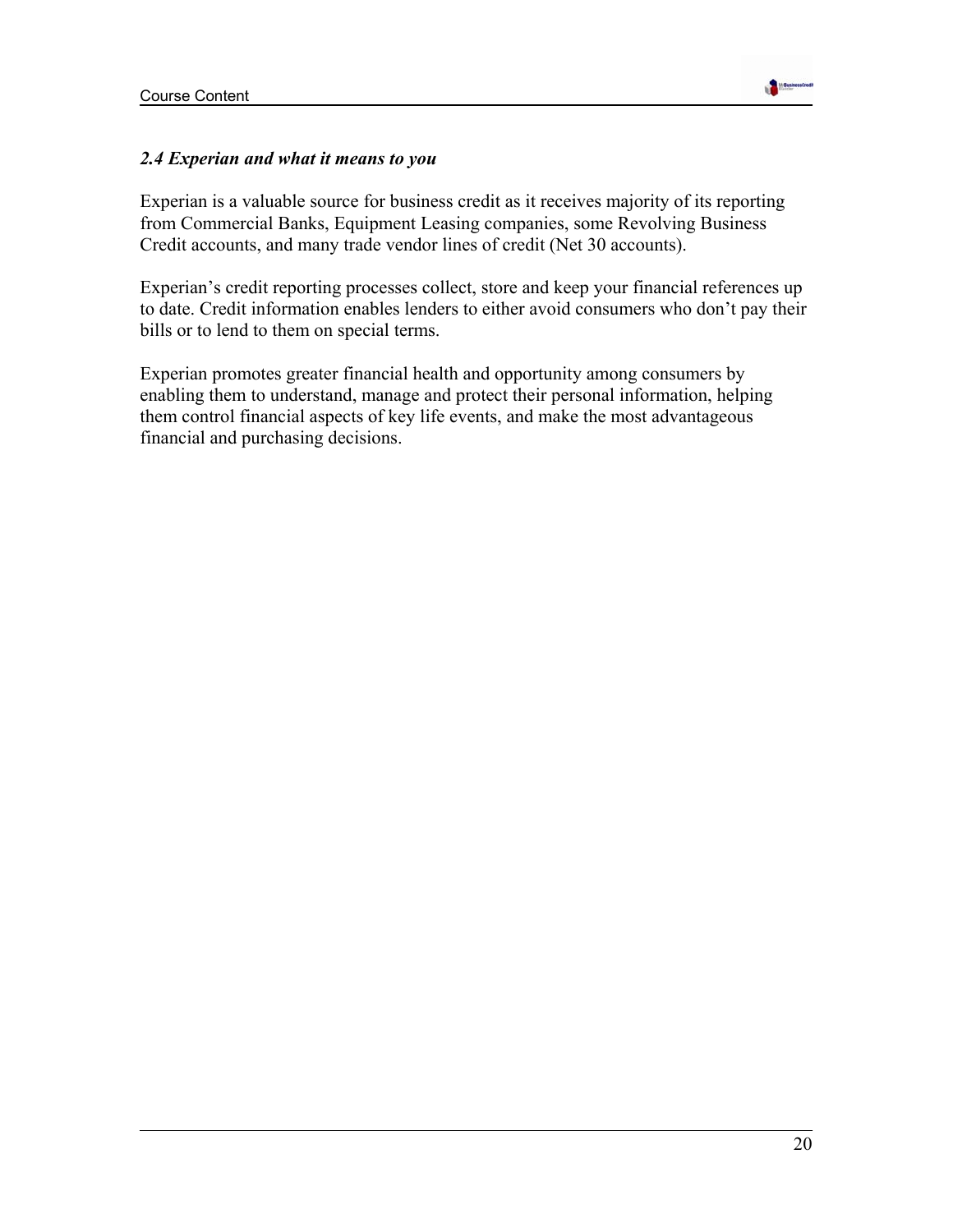

### *2.5 Vantage Score*

Vantage Score, which is both used by lenders and now available to consumers, is the first credit score developed cooperatively by Experian and the other national credit reporting companies.

The Vantage Score scale approximates the familiar academic scale, making it simple to associate your Vantage Score number to a letter grade.

| <b>Score</b> | Grade         | <b>Description</b>                                     |
|--------------|---------------|--------------------------------------------------------|
| $901 - 990$  | A             | Super Prime: Consumers in this category are likely     |
|              |               | to be viewed as a very low credit risk by most         |
|              |               | lenders. Lenders are likely to offer their best rates  |
|              |               | and terms to consumers in this score range.            |
| $801 - 900$  | $\bf{B}$      | Prime Plus: Consumers in this category have            |
|              |               | exhibited good credit management. Most lenders         |
|              |               | offer their "good" rates to consumers in this          |
|              |               | category, and some will offer better terms.            |
| $701 - 800$  | $\mathcal{C}$ | Prime: Lenders typically view this category as         |
|              |               | creditworthy and may wish to review the credit         |
|              |               | history of consumers in this category in more depth    |
|              |               | and may require additional documentation in order      |
|              |               | to extend favorable terms.                             |
| $601 - 700$  | D             | Non-Prime: Lenders typically view consumers in         |
|              |               | this category as higher risk. While many lenders still |
|              |               | make credit available, they will likely offer          |
|              |               | somewhat less favorable terms to compensate for        |
|              |               | higher default rates in this category.                 |
| $501 - 600$  | E             | High Risk: Lenders view this as a very risky group.    |
|              |               | Many prefer not to extend credit to this group.        |
|              |               | Others may extend credit but require deposit           |
|              |               | accounts to protect the loan. Some will extend more    |
|              |               | traditional credit but require much higher interest    |
|              |               | payments to compensate for the increased risk          |
|              |               | associated with this category.                         |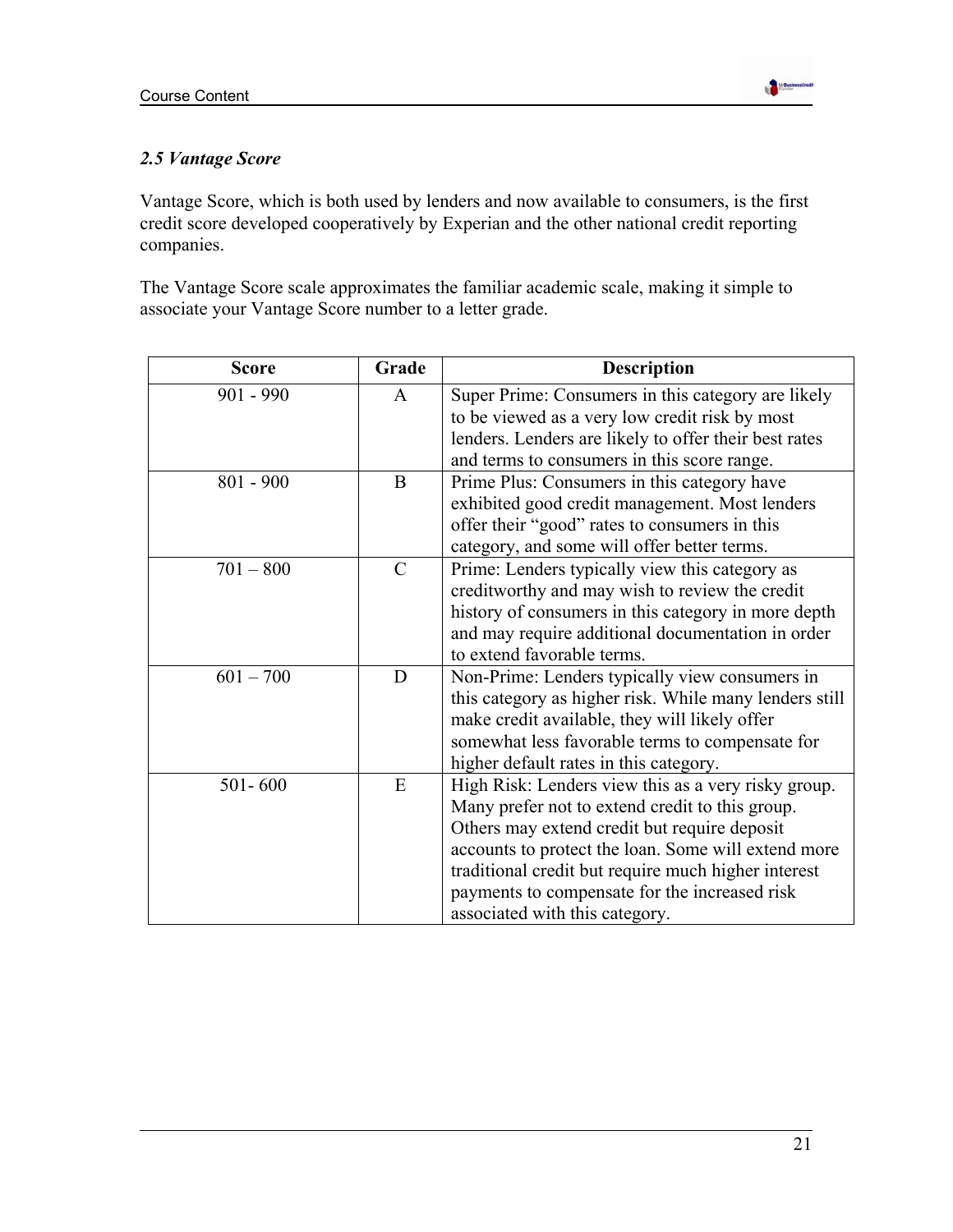

#### *2.6 Other Scores*

Each credit reporting agency calculates your score and it can be different because the credit history each agency has about you may be different. Your credit score changes when your information changes at that credit reporting agency.

Many insurance companies use scores generated from financial institutions to help determine premiums for the policies, called a "credit-based insurance score." You may be able to improve your insurance score by improving how you handle credit, which in turn may lower your premium payments on auto or homeowners insurance.

Some credit scores offered to consumers are just estimates and are different from the credit risk scores lenders actually use, although they may appear similar.

Not only can consumers buy your score online from any number of sources, but everyone is entitled to get a free copy of credit report every 12 months from each of the three major credit bureaus -- Equifax, Experian and TransUnion.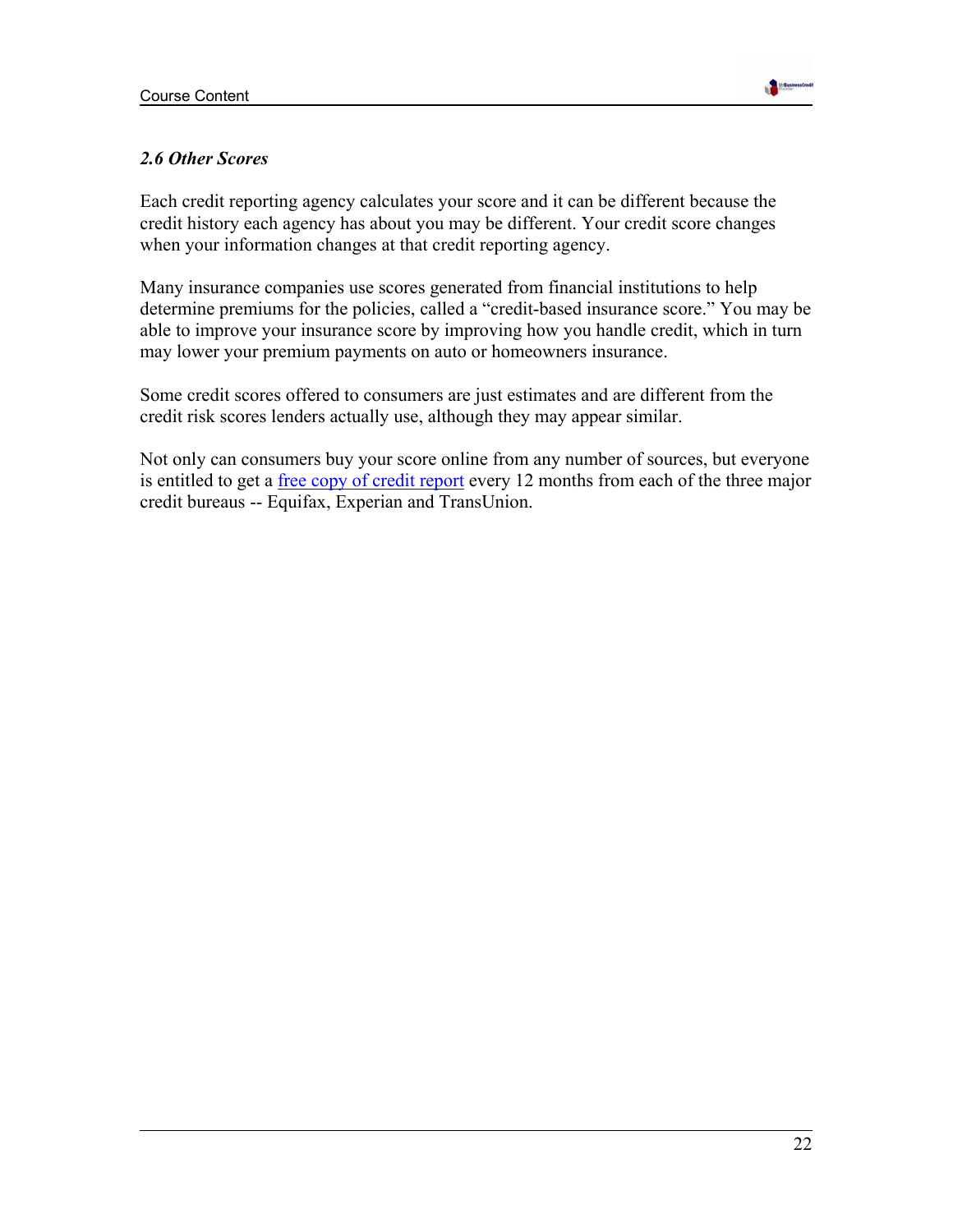

#### *Tips to improve your Credit Score*

Although you can't raise your score overnight, you can do so fairly quickly. Here are quick tips to improve your credit score:

- Monitor your credit report and dispute errors.
- Pay your bills on time even if it means you can only pay the minimum amount due.
- Low balances are a positive factor in scoring models
- New credit applications can detract from your score.
- Old accounts (even those you haven't used for a long time) can help your score.
- Rotate and use all of your cards a dormant credit account will not help your score.
- Ask your lender what scoring model it uses.
- Know the going interest rates.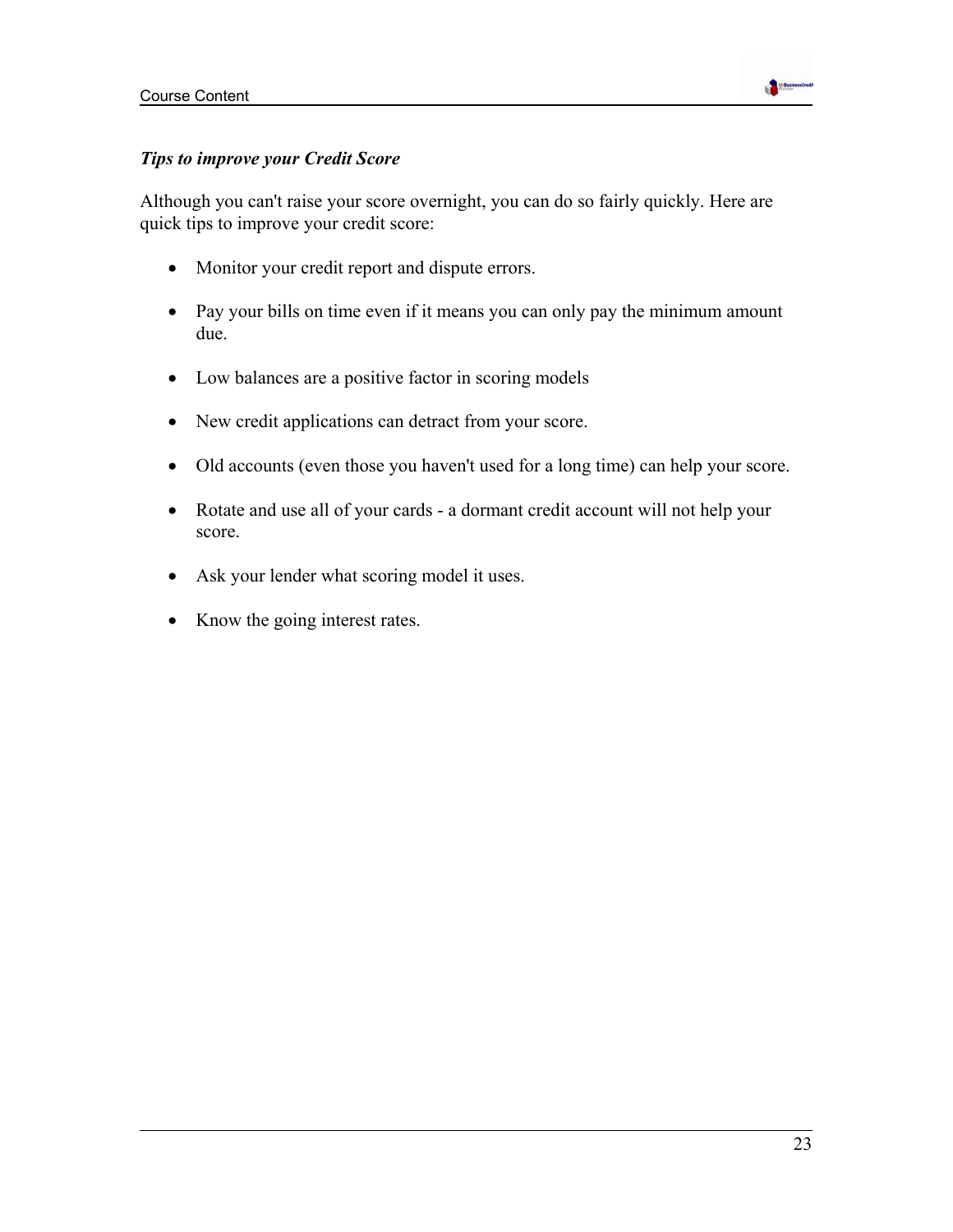

### *STEP 2 Summary*

- Credit scores are not part of your credit report
- FICO Score is the most widely used credit score.
- PayDex Score ranges from 1 to 100, with higher scores indicating better payment performance.
- D-U-N-S Number is recognized as the universal standard for identifying and keeping track of more than 100 million businesses worldwide.
- Vantage Score is the first credit score developed cooperatively by Experian and the other national credit reporting companies.
- Each credit reporting agency calculates your score and it can be different because the credit history each agency has about you may be different.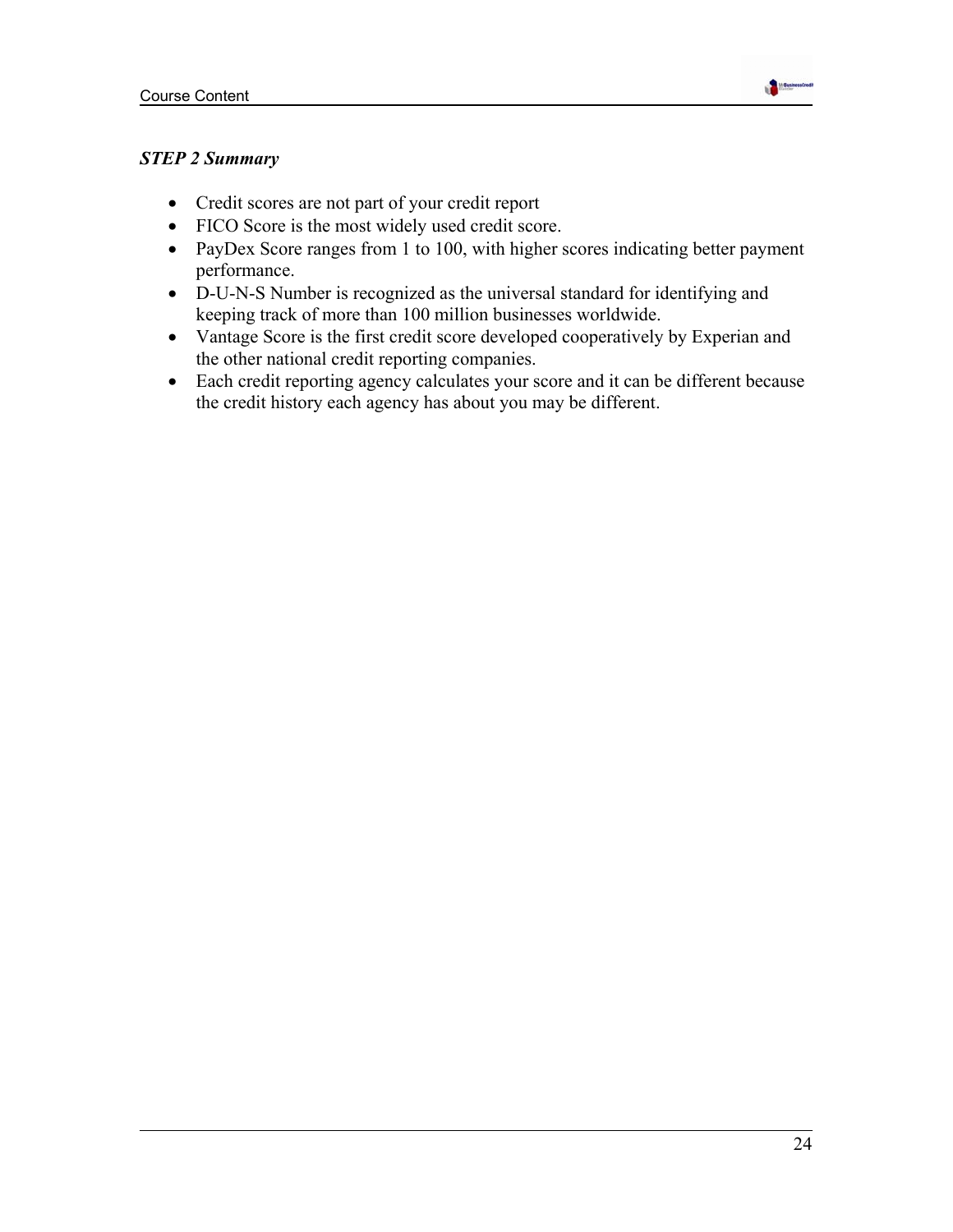

#### *STEP 3 Funding for your Business*

To grow your company or to expand your business there is always constant need of sufficient funding. For lenders or investors, there are various components of your business that determine how much fund they can provide for your business. These are:

• Assets

Building assets should be an important and ongoing component of your long term financial plan as it can act as collateral for obtaining new business credit accounts.

• Owners

In the business world, an owner's personal credit scores can open up more lending opportunities at lower interest rates and, in some cases, help secure much larger approval amounts. If a business owner (anyone owning 10% or more of the business) has personal credit scores above 680 it can help to get you credit at very low interest rates.

• Risk Exposure

This is not a requirement to building business credit, but going without the proper insurance means that you are risking all that you have built on the hope that nothing bad will ever happen to you or your business. Many lenders will not close your loan until you provide proof of the proper insurance.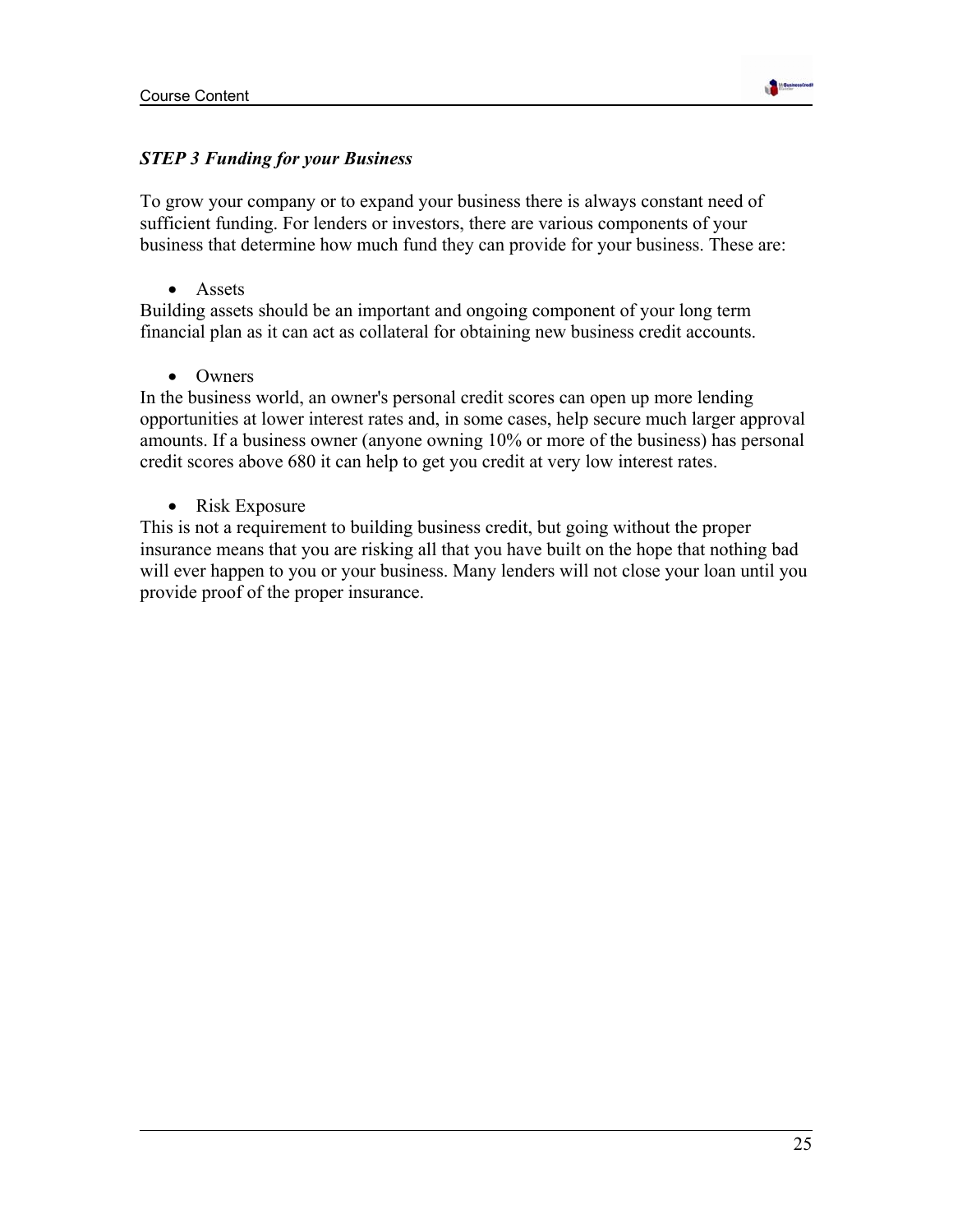

Bank Credits makes your business more credible in the eyes of lenders. In the business credit world it is 1-3-5, where 1 is a bank loan, 3 is for business credit cards and 5 is for vendor lines of credit. It is important for you to understand the impact Bank Credit will have on your ability to get larger business loans in the future.

Your chances of obtaining business financing can increase by more than 250% if you have bank credit, and building business credit can protect you from business liabilities, as business credit may not require an owner's personal guarantee.

A business credit profile can be established for common C-Corporations, S-Corporations or a LLC, which are all business based on tax ID numbers. Sole Proprietor businesses are based on the owner's social security number and not recommended for credit building.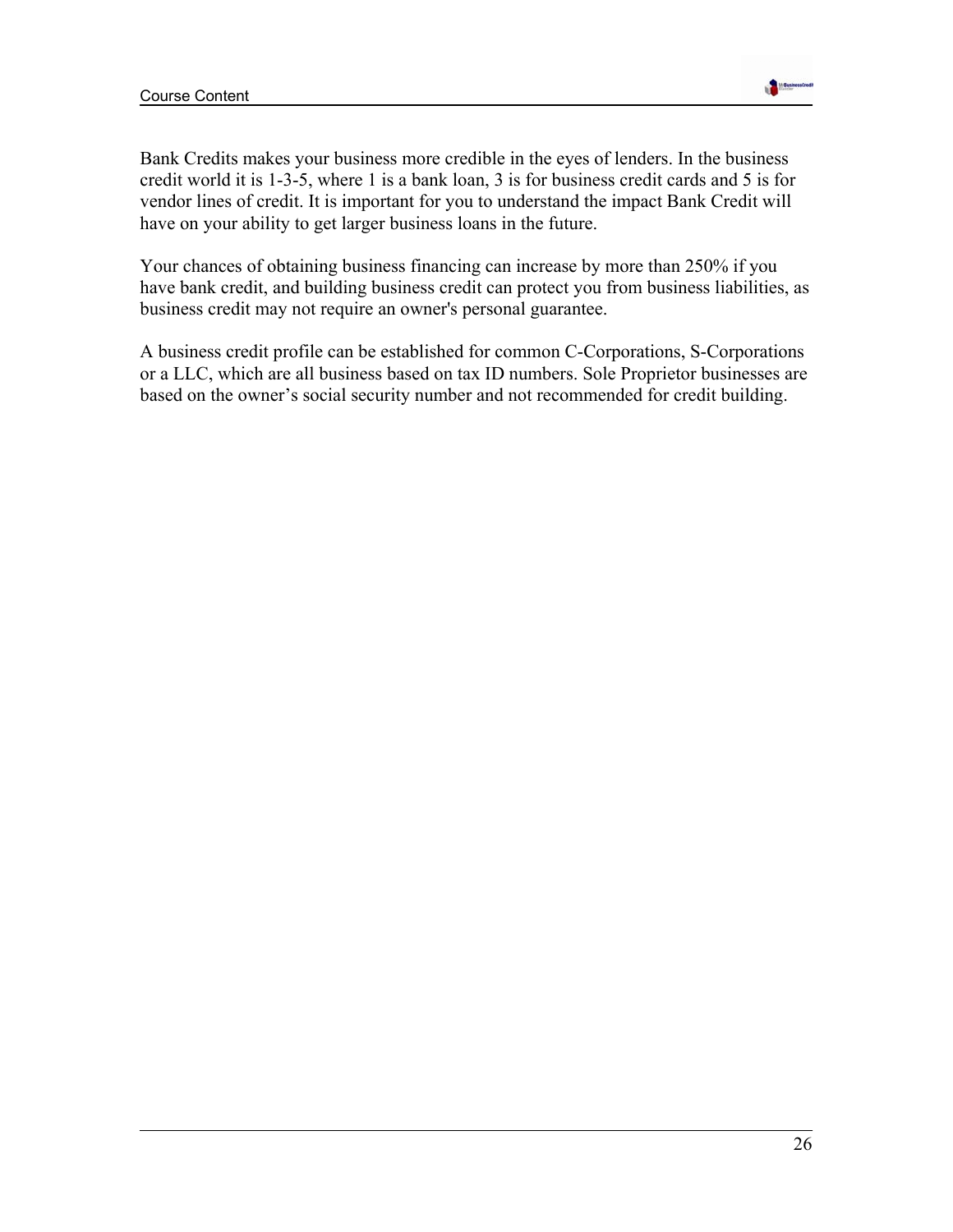

### **Benefits of having a business credit are:**

- Business credits help establish a company's business credit rating, which may assist in building a trust-worthy reputation for future investors as well as customers.
- Business credits provide a convenient flow of money.
- Business credits help the business in keeping track and organizing its expenditure.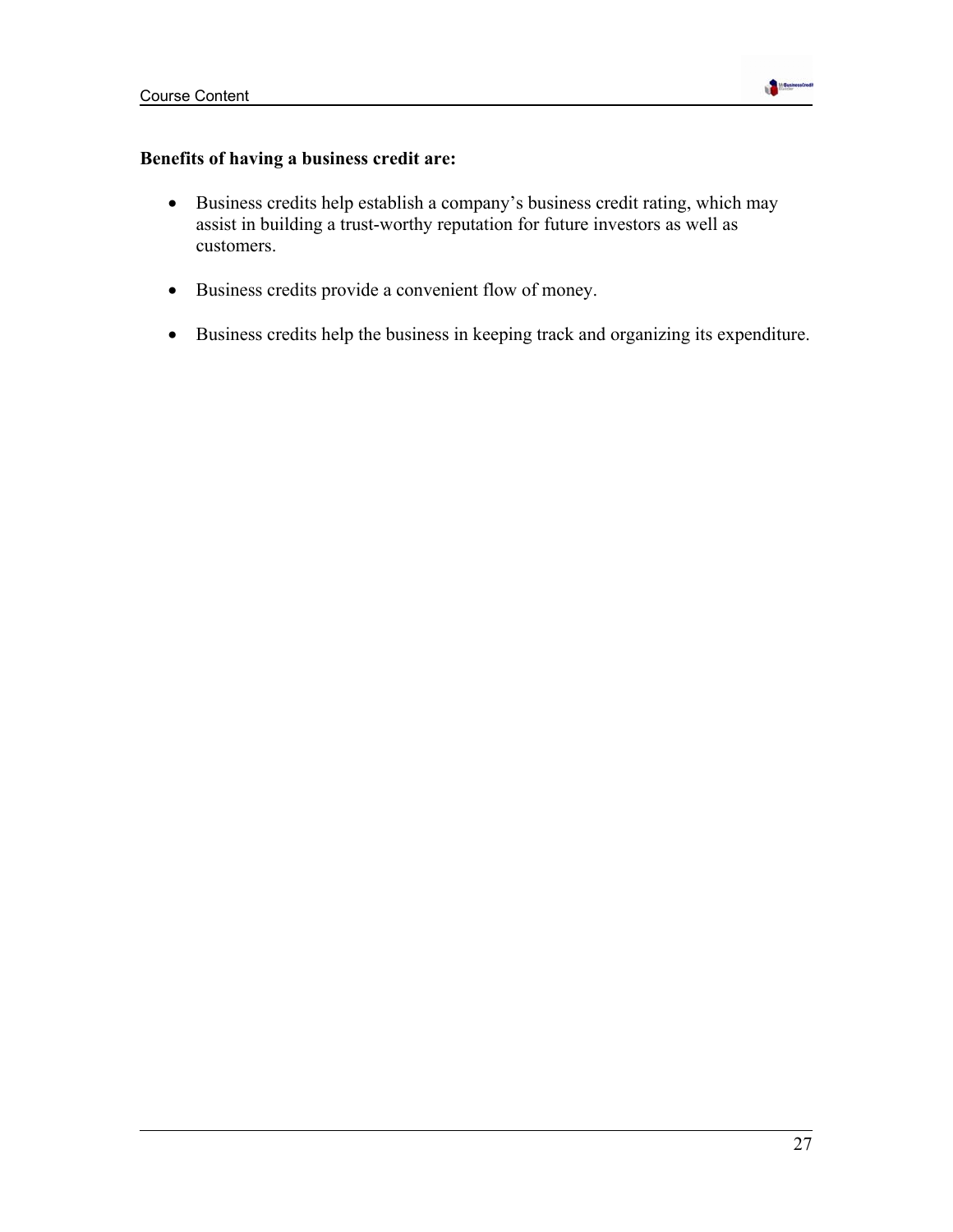

#### *3.1 Bank loan*

Bank loan provides a powerful boost to building business credit fast. The business bank loan needs to be in the exact name of your company. It should be under your Federal EIN and report to the business credit agencies, specifically Equifax and Experian.

When applying for a loan, you and the bank agree on the exact amount of money you will borrow, the exact amount of time you'll have to pay it back and at what interest rate you'll be charged. These are called the terms of the loan. A loan is called closed-end credit because there's a set date when all of the debt needs to be paid back in full, plus interest.

A loan is typically repaid through fixed monthly payments. Each monthly payment includes principle as well as interest. A mortgage is a good example of a closed-end loan.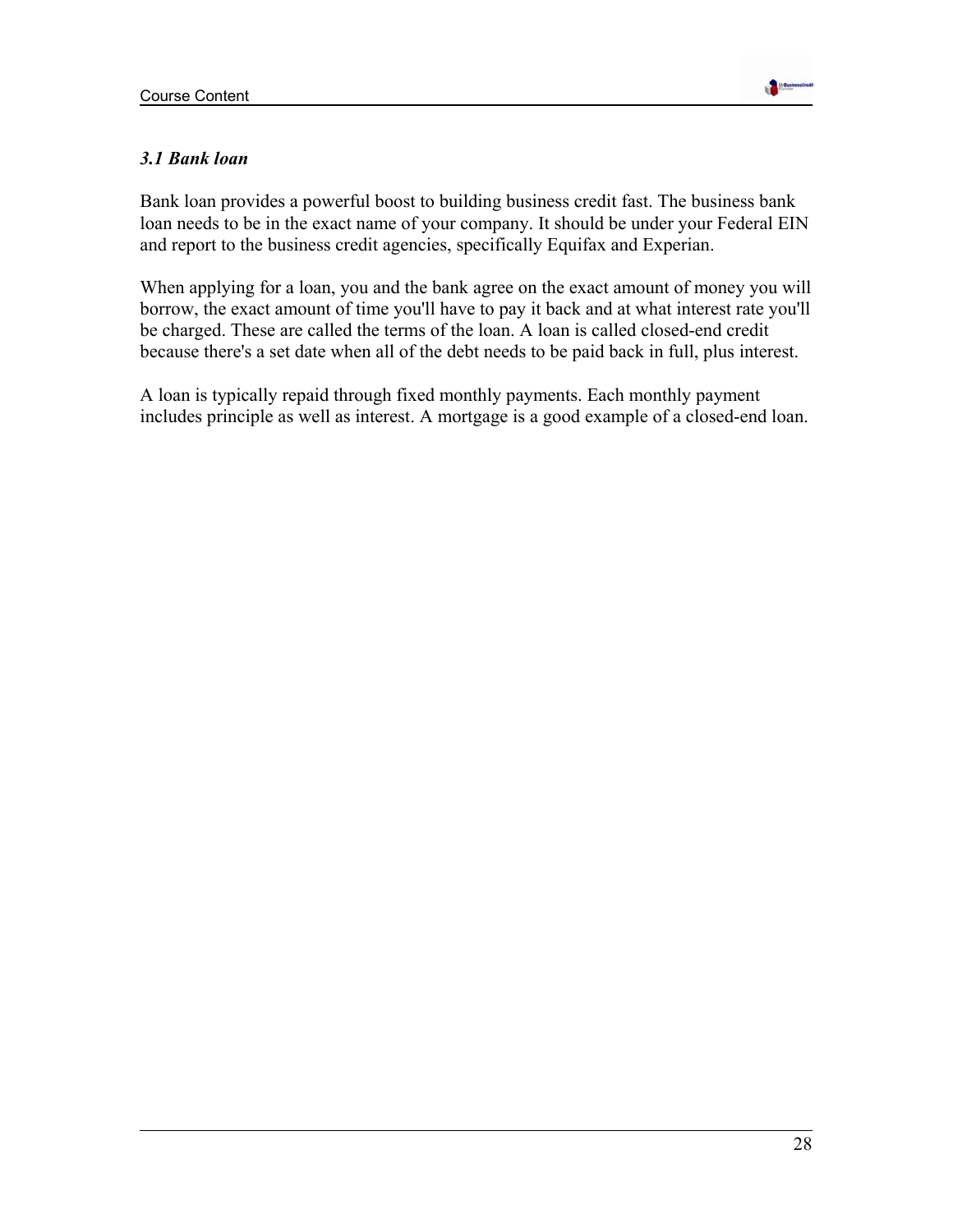

## **List of Recommended Banks that provide Business Loan**

| <b>Name</b>                      | <b>Contact Address</b>           | <b>Phone Number</b> |
|----------------------------------|----------------------------------|---------------------|
| Arizona Central Credit Union     | 787 S Alvernon Way               | 866-264-6421        |
|                                  | Tucson, AZ 85711                 |                     |
| <b>Bank Of America</b>           | 900 S Federal Hwy                | 772-288-9654        |
|                                  | Stuart, FL 34994                 |                     |
| <b>Bank Of America</b>           | 4201 Crestview Dr Se             | 505-282-3700        |
|                                  | Rio Rancho, NM 87124             |                     |
| <b>Bank Of America</b>           | 11499 Columbia Pike              | 301-625-3010        |
|                                  | Silver Spring, MD 20904          |                     |
| <b>Bank Of The South</b>         | P.O. Box 321435                  | 601-939-9898        |
|                                  | Flowood, MI 39232                |                     |
| <b>Bank Of York</b>              | 13 West Liberty St               | 803-684-4249        |
|                                  | York,, SC 29745                  |                     |
| Capital One                      | 23910 Westheimer Parkway         | 281-392-5550        |
|                                  | Katy, TX 77494                   |                     |
| Chase                            | 3932 E Fry Blvd                  | Phone: 520-459-1235 |
|                                  | Sierra Vista, AZ 85635           |                     |
| <b>NASA Federal Credit Union</b> | 300 E. Street, S.W., Suite Gc-21 | 301-249-1800        |
|                                  | District Of Columbia, DC 20546   |                     |
| Nevada State Bank                | 1501 W Warm Springs              | 702-450-7372        |
|                                  | Las Vegas, NV 89014              |                     |
| Red Mountain Bank                | 5 Inverness Center Parkway       | 205-313-8100        |
|                                  | Birmingham, AL 35242             |                     |
| <b>Regions Bank</b>              | 15000 Tamiami Trl                | 941-423-7111        |
|                                  | North Port, FL 34287             |                     |
| Suntrust                         | 1969 Northpoint Boulevard        | 423-870-4302        |
|                                  | Hixson, TN 37343                 |                     |
| Webster Bank                     | 25 Prospet St                    | 203-431-7011        |
|                                  | Ridgefield, CN 06877             |                     |
| Wells Fargo                      | 10659 Culebra Road               | 210-856-2156        |
|                                  | San Antonio, TX 78251            |                     |
| Wells Fargo Bank                 | 3700 Hopyard Road                | 925-734-8881        |
|                                  | Pleasanton, CA 94588             |                     |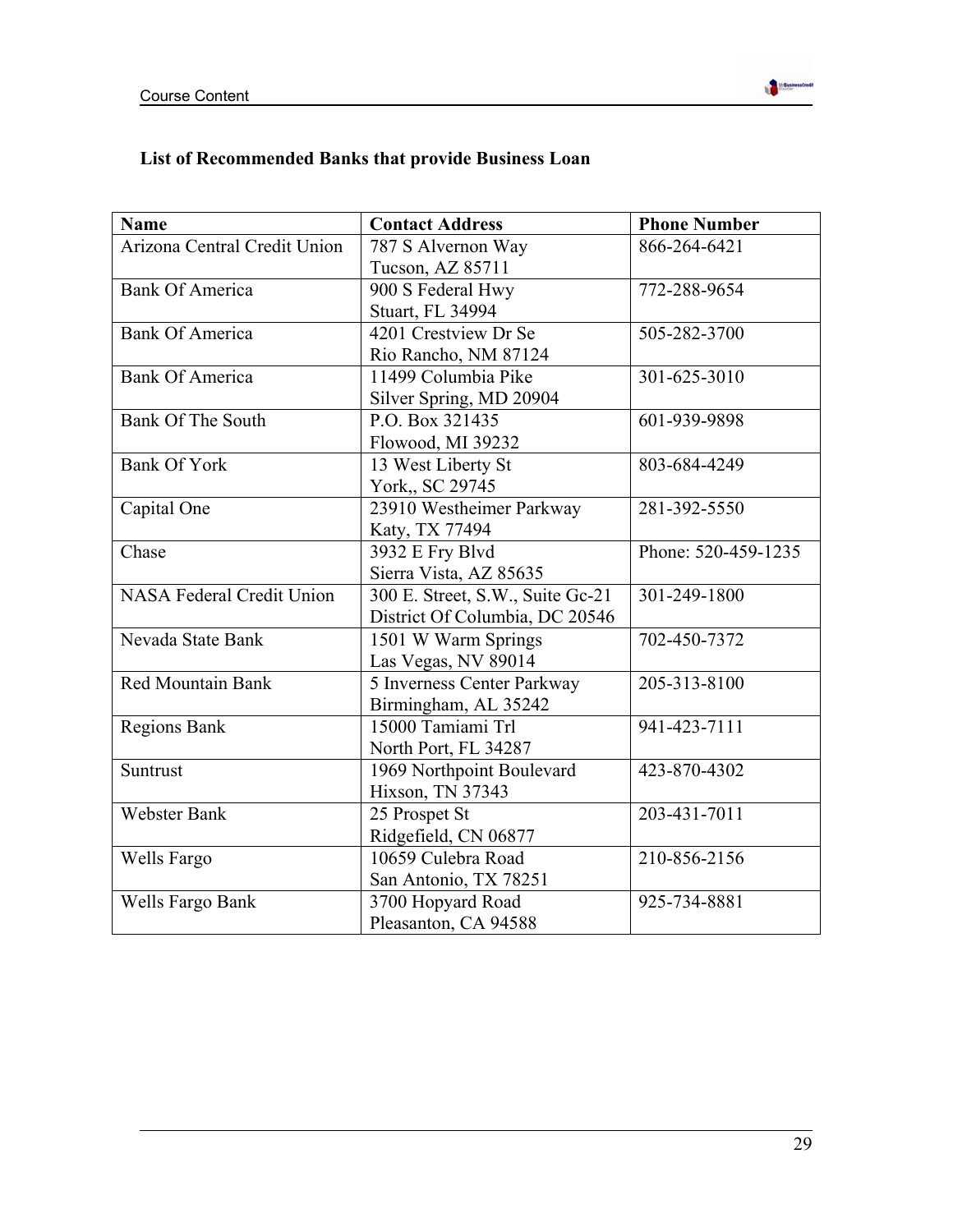

#### *3.2 Revolving Credits*

With revolving credit, a bank allows you to continuously borrow money up to a certain credit limit. Credit cards are the perfect example of revolving credit. Credit cards provide you with a revolving loan -- or credit limit -- based on your agreement to pay at least the minimum amount due on the amount of credit you use by the payment date.

As soon as you pay for credit you have used, it becomes available again. For example, if you had a credit limit of \$500, then spent \$100; your available credit would be \$400 until you repaid the outstanding \$100, when your available credit would be \$500 again.

Business credit cards provide an opportunity to start your own business by providing required funds and benefits that could help the company become more organized and successful. For your business credit building success you need to obtain three revolving credit accounts. These accounts carry a little more weight with the reporting agencies than the Net 30 Account.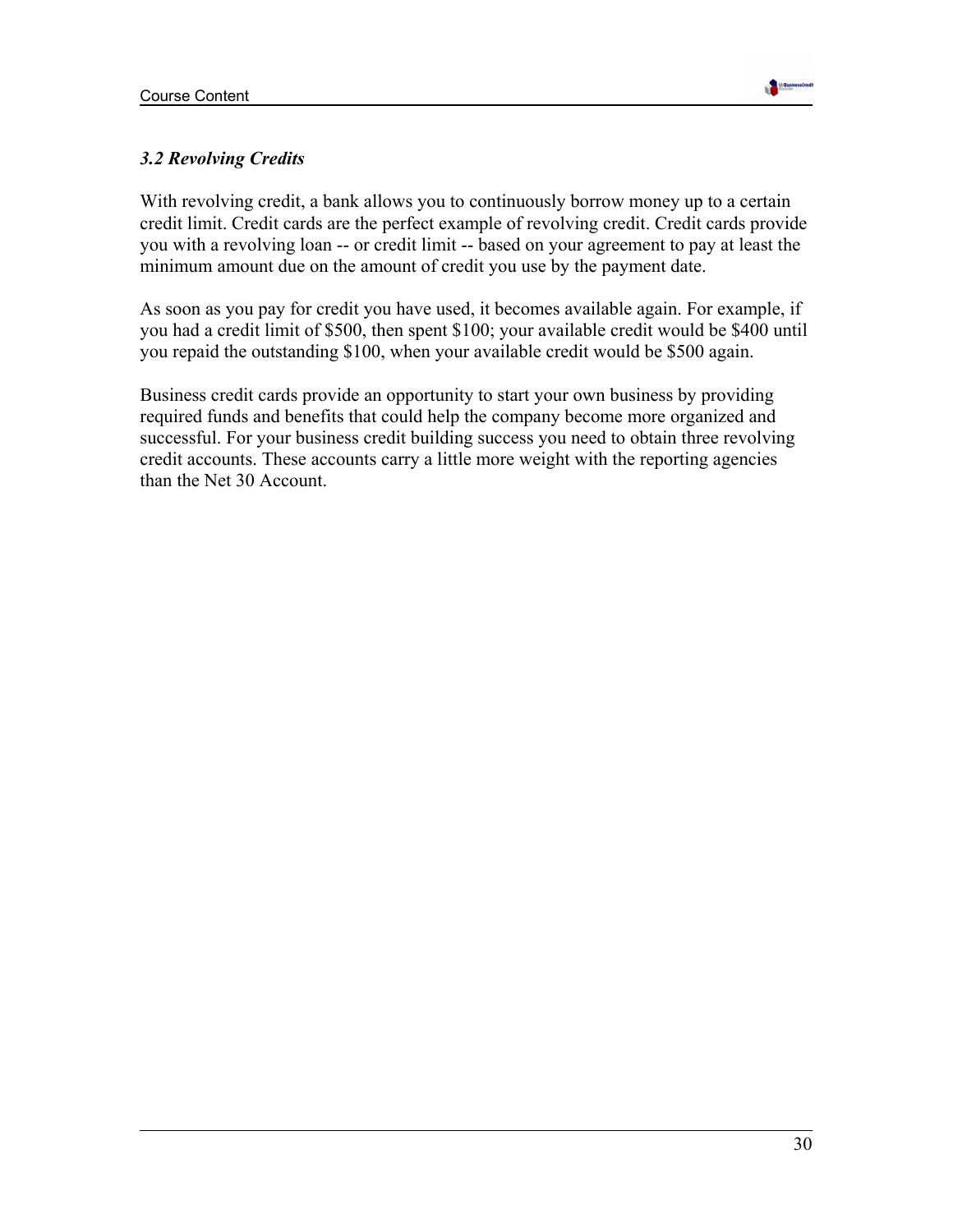

#### **Tips to select business credit card for your business**

Choose the right business card:

Almost a third of your FICO Score depends on the debt you carry. The credit report lists the balance on your account when that account is reported each month by the credit card companies. You should select a business credit card that does not report your business accounts to the personal credit reporting agencies; it will help in protecting your personal credit rating.

Select a card that help you build your business credit rating:

Select a business credit card that reports to the corporate credit reporting agencies, such as D&B or Experian. It also helps to establish strong business credit references but only if it reports to credit reporting agencies.

Go for the best deal:

Be cautious for the terms and conditions that credit card companies offer because if you miss a payment or your debt gets too high, the issuer may reserve the right to raise your interest rate.

Multiple inquiries hurt your credit score:

Don't apply for various cards in a short period of time as almost every business card are likely to check your credit report when deciding whether to approve you. Multiple inquiries in a short period of time can hurt your credit score.

Comply with the business credit market requirements. It's extremely important for businesses to meet all the requirements of the credit market in order to ensure a higher likelihood of credit approval.

In the subsequent pages, we have compiled a list of vendors who provide Credit Cards.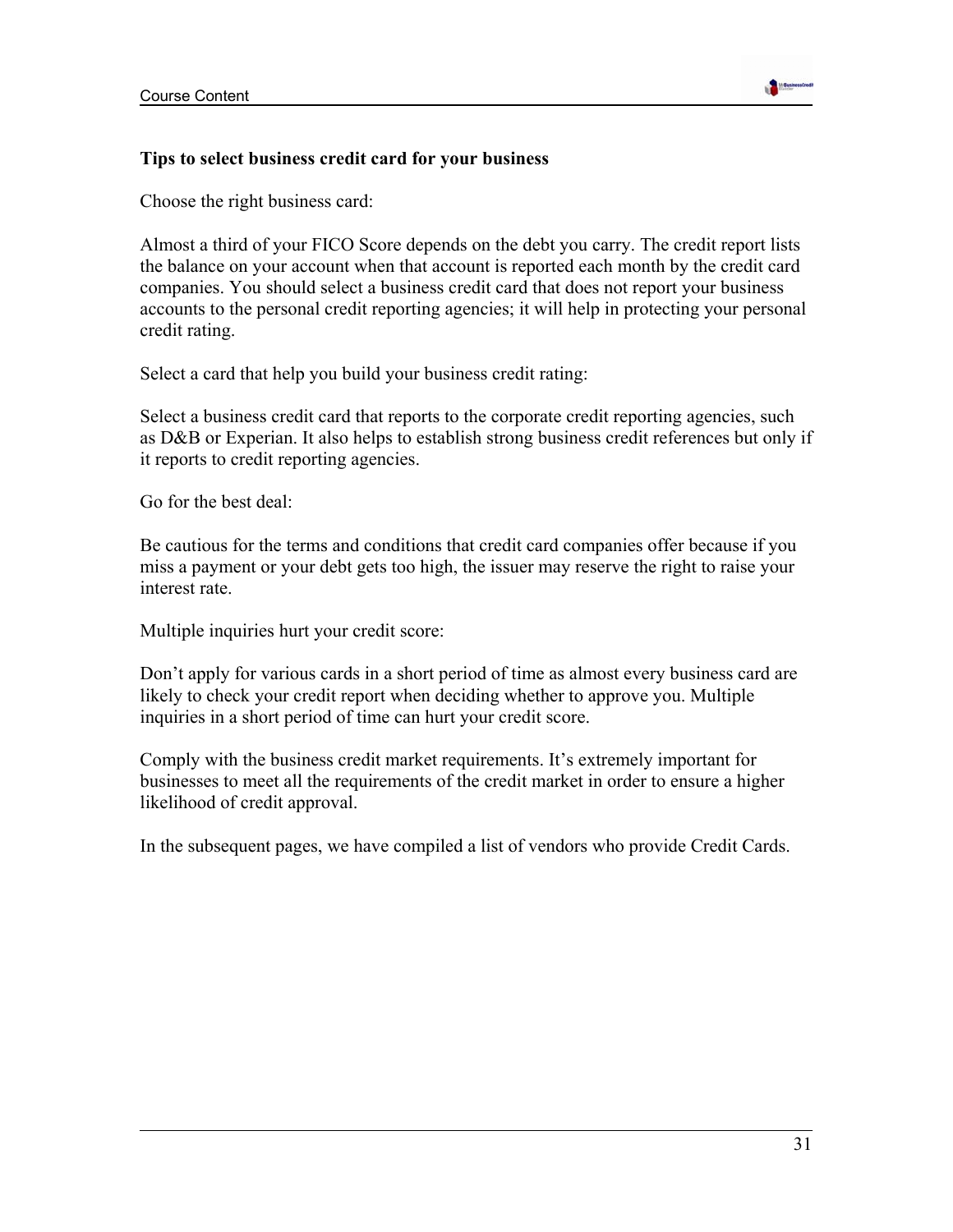

| Organization              | Website               | <b>Description</b>                                                                                                                                                                                                                                                               | <b>Reports To</b>            |
|---------------------------|-----------------------|----------------------------------------------------------------------------------------------------------------------------------------------------------------------------------------------------------------------------------------------------------------------------------|------------------------------|
| Exxon/Mobil               | www.exxonmobil.com    | ExxonMobil provides high-quality<br>fuels sold worldwide. The<br>ExxonMobil Business Card Program<br>gives you a variety of tools designed<br>to help you control your business.<br>Benefits like detailed invoices,<br>account online 24/7, and 12,000<br>locations nationwide. | Experian                     |
| Home Depot                | www.homedepot.com     | The Home Depot provides products<br>and services for all your home<br>improvement needs. The Home Depot<br><b>Rewards and Business Rewards</b><br>MasterCard credit cards provide card<br>members with special incentives and<br>rewards.                                        | D&B,<br>Experian,<br>Equifax |
| <b>Staples</b>            | www.staples.com       | Staples is an office products mega-<br>retailer that sells: Office Supplies and<br>Services, Business Machines,<br>Computers and Related Products, and<br>Office Furniture. Online shopping and<br>ordering available or visit a store<br>location.                              | D&B and<br>Experian          |
| Office Depot              | www.officedepot.com   | At Office Depot you can shop office<br>supplies, office products and office<br>furniture at Office Depot. Paper, file<br>folders, ink, toner and more. Huge<br>selections and brands you trust.                                                                                  | D&B every<br>30 days         |
| Shell Gas Card            | www.shell.com         | Shell is a global group of energy and<br>petrochemical companies. A Shell<br>Card will help you keep vehicles in<br>shape and your expenses under<br>control.                                                                                                                    | D&B and<br>Experian          |
| <b>TSC Tractor Supply</b> | www.tractorsupply.com | Tractor Supply Company is the largest<br>retail farm and ranch store chain in the<br>United States. Tractor Supply<br>Company® Business Account: No<br>Annual Fee, Easy to read, Itemized<br>invoices, and Purchase Order Number<br>Captured.                                    | D&B and<br>Experian          |

**Market**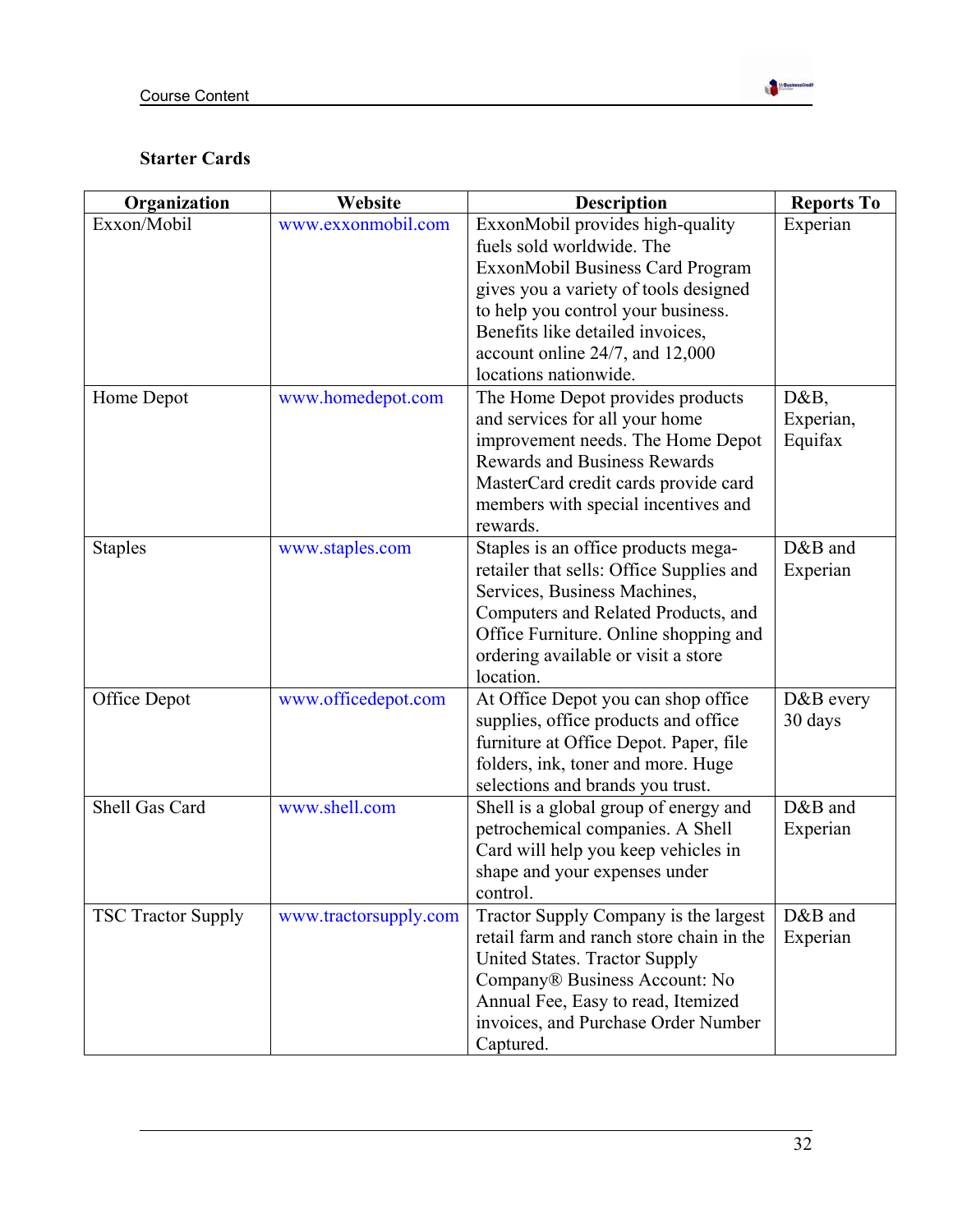

# **Major Cards**

| Organization         | Website                         | <b>Description</b>                       | <b>Reports To</b> |
|----------------------|---------------------------------|------------------------------------------|-------------------|
| <b>AMEX</b>          | www133.americanexpress.com      | The American Express SimplyCash          | D&B,              |
| SimplyCash           |                                 | Business Card is a "simple" way for      | Experian,         |
| <b>Business Card</b> |                                 | business owners to earn cash back on     | Equifax           |
|                      |                                 | their purchases. Earn 5% back on         | every 90          |
|                      |                                 | business necessities like gas, wireless  | days              |
|                      |                                 | services and office supplies, and        |                   |
|                      |                                 | benefit from 1% cash back on all other   |                   |
|                      |                                 | purchases.                               |                   |
| Advanta              | www.credit.com/products/credit  | Advanta's business focus is on helping   | Experian,         |
| Platinum             | cards/advanta.jsp               | small businesses and business            | Equifax and       |
| <b>BusinessCard</b>  |                                 | professionals get the credit they        | D&B               |
| with Rewards         |                                 | deserve and the financing they need to   |                   |
|                      |                                 | thrive.                                  |                   |
| Capital One          | www.capitalone.com              | Capital One® is a diversified financial  | Experian          |
| <b>Business</b>      |                                 | services company offering a broad        | and Equifax       |
|                      |                                 | array of credit, savings and loan        |                   |
|                      |                                 | products to customers across the         |                   |
|                      |                                 | United States. No annual fee on many     |                   |
|                      |                                 | cards, free employee cards, and free     |                   |
|                      |                                 | year-end summary.                        |                   |
| Chase                | www.creditorweb.com/creditcar   | <b>Chase Business Banking offers</b>     | Experian          |
| <b>Business Cash</b> | ds/chase-business-cash-rewards- | numerous account options with easy-      | and Equifax       |
| Rewards Card         | card.html                       | to-read statements. The Chase            |                   |
|                      |                                 | Business Cash Rewards Visa® Card         |                   |
|                      |                                 | turns everyday business purchases into   |                   |
|                      |                                 | cash back everytime you use it.          |                   |
|                      |                                 | Receive additional cards for             |                   |
|                      |                                 | employees.                               |                   |
| Key Bank             | www.key.com                     | <b>KeyBank Small Business</b>            | Experian,         |
|                      |                                 | MasterCard® or the KeyBank Small         | Equifax,          |
|                      |                                 | <b>Business MasterCard with Rewards</b>  | and               |
|                      |                                 | you earn points redeemable for airline   | TransUnion        |
|                      |                                 | travel, merchandise, gift certificates   |                   |
|                      |                                 | and much more.                           |                   |
| Discover             | www.discovercard.com/business   | Get the credit you deserve -- no annual  | Experian          |
| <b>Business</b>      |                                 | fees, Rewards on all purchases, fraud    | and Equifax       |
|                      |                                 | protection, and other exclusive benefits |                   |
|                      |                                 | for Discover Card members.               |                   |
| Bank of              | www.bankofamerica.com/small     | Bank of America, the nation's leading    | D&B and           |
| America              | business/savings-cds            | financial institution from checking      | Experian          |
| <b>Business</b>      |                                 | accounts to loans and credit cards.      |                   |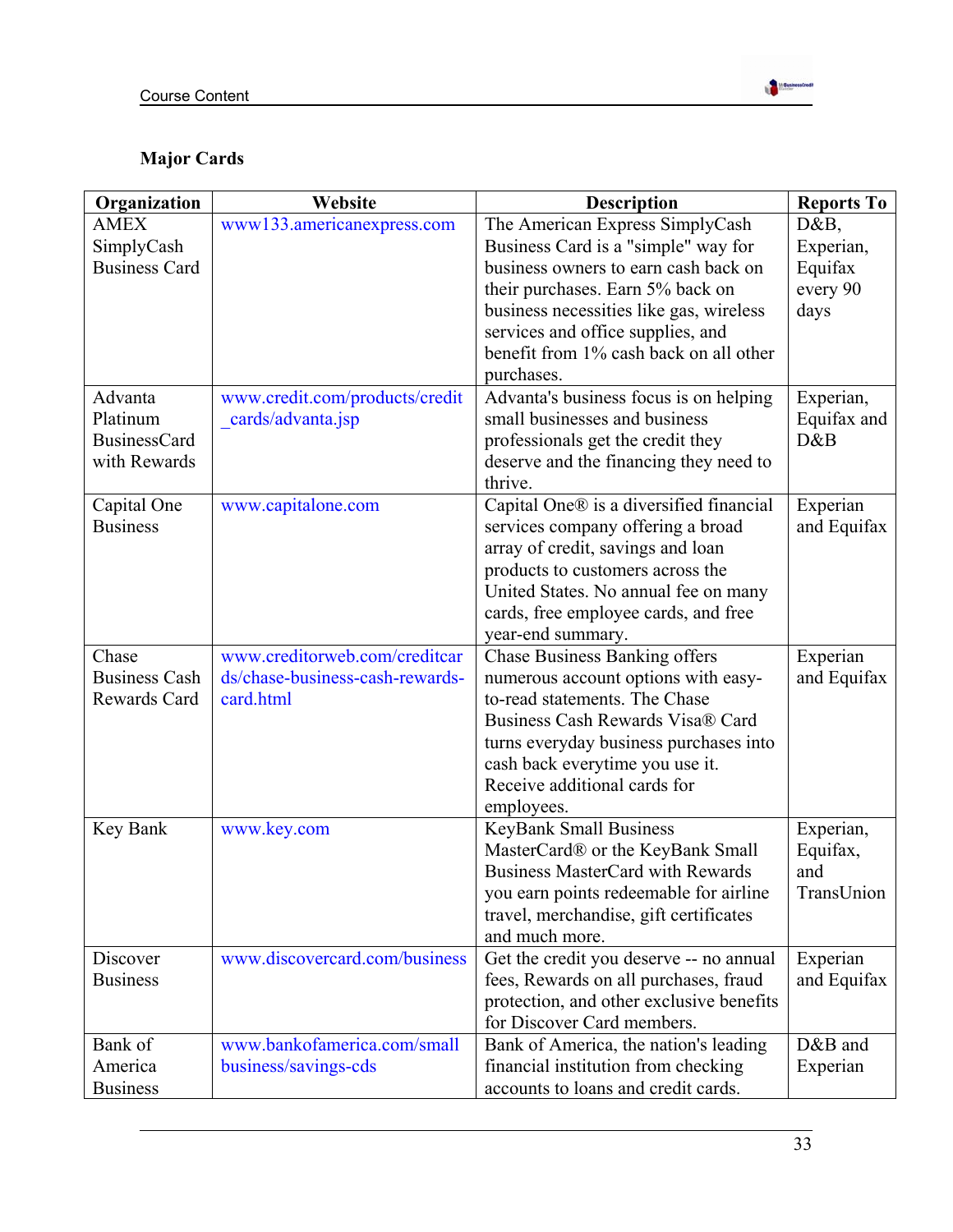

|               |                           | Bank of America offers four small<br>business credit cards that all come<br>standard with the services you can<br>expect.                                                                                                                   |                         |
|---------------|---------------------------|---------------------------------------------------------------------------------------------------------------------------------------------------------------------------------------------------------------------------------------------|-------------------------|
| Citi Business | https://www.citicards.com | Citibank is one of the largest full<br>service banks in the world. Find your<br>perfect Citi® credit card. From<br>business to student cards, travel<br>rewards, cash back and great online<br>services, you'll find what you're<br>looking | Experian<br>and Equifax |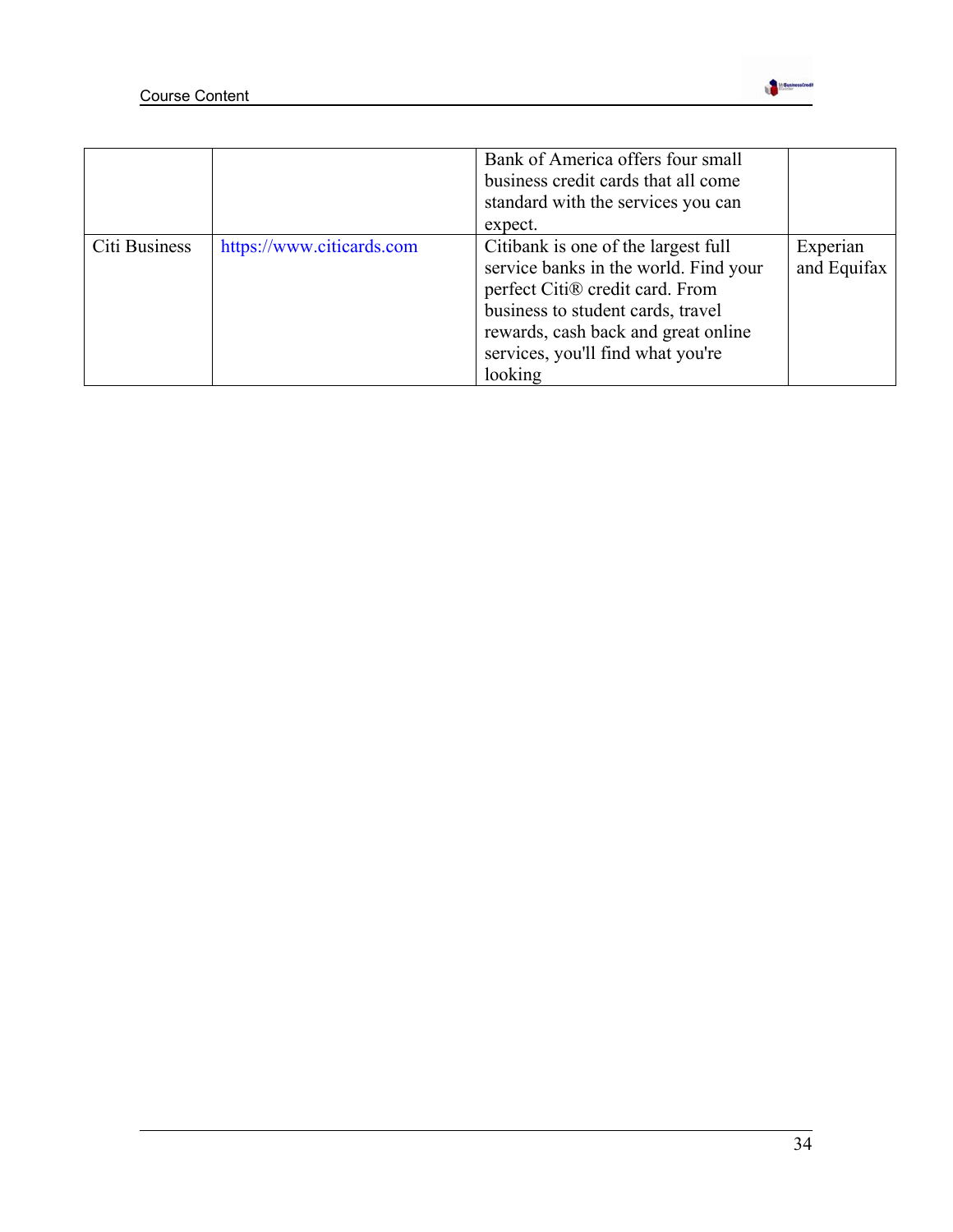

| Organization | Website            | <b>Description</b>                     | <b>Reports To</b> |
|--------------|--------------------|----------------------------------------|-------------------|
| Office Max   | www.officemax.com/ | Shop for office supplies, office       | $D&B$ and         |
|              |                    | furniture, copy paper and business     | Experian          |
|              |                    | technology at Office Max, the solution |                   |
|              |                    | for small businesses and home offices. |                   |
| Best Buy     | www.bestbuy.com    | Best Buy is a great source for         | $D&B$ and         |
|              |                    | electronics, televisions, DVD players, | Experian          |
|              |                    | home audio, car audio, computers,      |                   |
|              |                    | cameras, music, movies, software,      |                   |
|              |                    | games and more.                        |                   |
| Amazon.com   | www.amazon.com     | Online shopping from the earth's       | $D&B$ ,           |
|              |                    | biggest selection of books, magazines, | Experian,         |
|              |                    | music, DVDs, videos, electronics,      | Equifax           |
|              |                    | computers, software, apparel $\&$      |                   |
|              |                    | accessories, shoes, and much more.     |                   |
| <b>DELL</b>  | www.dell.co.in     | Visit Dell to buy computers and        | $D&B$ ,           |
|              |                    | accessories for your Home or Small,    | Experian,         |
|              |                    | Medium & Large Business. The Dell      | and Equifax       |
|              |                    | Business Credit Account is a           |                   |
|              |                    | revolving line of credit that provides |                   |
|              |                    | an easy way to finance purchases of    |                   |
|              |                    | Dell equipment.                        |                   |

**Market**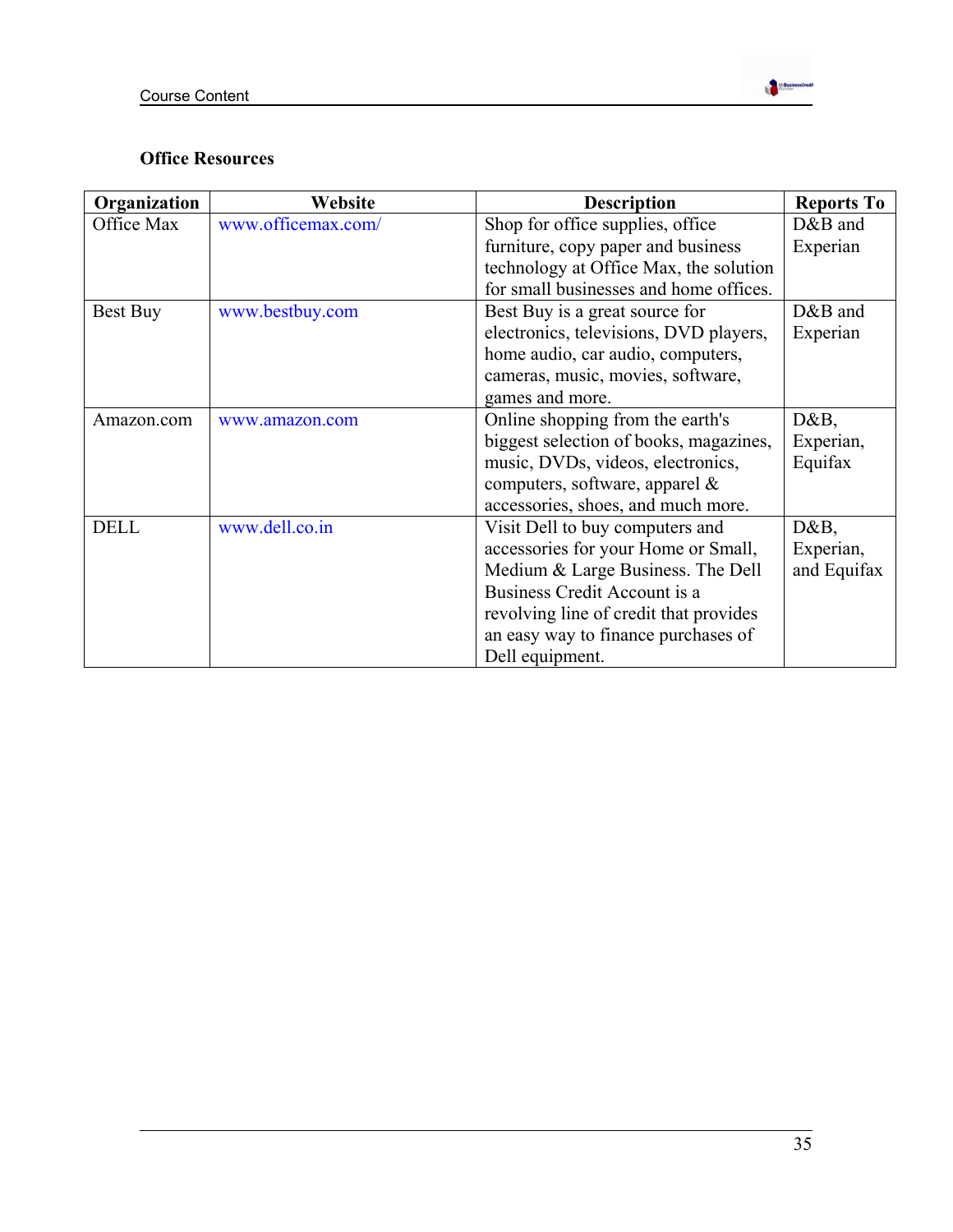

| Organization     | Website                        | <b>Description</b>                     | <b>Reports To</b> |
|------------------|--------------------------------|----------------------------------------|-------------------|
| Lowe's           | www.lowes.com                  | Shop Lowe's selection of tools,        | D&B and           |
| Hardware         |                                | kitchen appliances, cabinets, cabinet  | Experian          |
|                  |                                | hardware, countertops and paint.       |                   |
|                  |                                | Purchase online or at your local       |                   |
|                  |                                | Lowe's center.                         |                   |
| <b>JC</b> Penney | www.jcpenney.com               | JC Penny has the largest apparel and   | D&B,              |
|                  |                                | home furnishing sites on the Internet, | Experian,         |
|                  |                                | jcp.com, and the nation's largest      | TransUnion        |
|                  |                                | general merchandise catalog business   |                   |
|                  |                                | offering shoes, jewelry, apparel, home |                   |
|                  |                                | finishings, toys, and more.            |                   |
| Expo             | www.expo.com/finance.aspx      | EXPO makes home design easy —          | D&B and           |
| Commercial       |                                | and financing even easier. EXPO        | Experian          |
| Account          |                                | Design Center offers two convenient    |                   |
|                  |                                | commercial credit accounts: the        |                   |
|                  |                                | Commercial Revolving Charge and        |                   |
|                  |                                | the Commercial Account.                |                   |
| <b>Sears</b>     | www.citibank.com/us/cards/srs/ | Sears Commercial One® Card. Save       | D&B and           |
| Commercial       | commercial1.jsp                | time and money when you purchase       | Experian          |
| One              |                                | KenmoreTM appliances, lawn             |                   |
|                  |                                | tractors, Craftsman® tools and so      |                   |
|                  |                                | much more for your business. The       |                   |
|                  |                                | Sears Commercial One® Card comes       |                   |
|                  |                                | with enhanced invoice detail,          |                   |
|                  |                                | simplified expense tracking, and more. |                   |
| Ikea             | www.ikea.com                   | Ikea offers a wide range of well-      | D&B and           |
|                  |                                | designed, functional home furnishing   | Equifax           |
|                  |                                | products at prices low enough for any  |                   |
|                  |                                | budget. No annual service fees.        |                   |
|                  |                                | Deferred payment plans and equal       |                   |
|                  |                                | payment plans.                         |                   |

**Mark**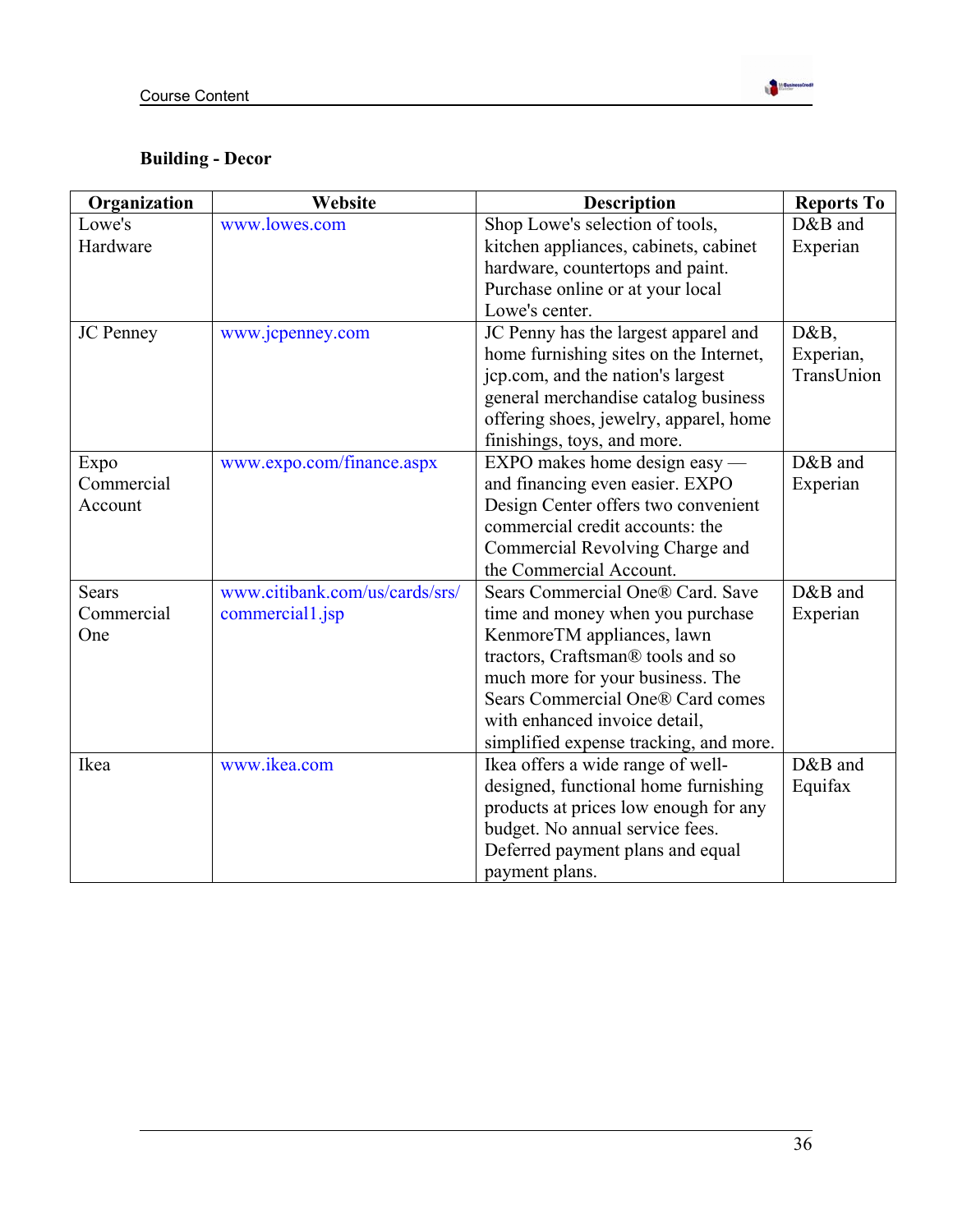

## **Gas-Fleet**

| Organization                   | Website                                    | <b>Description</b>                                                                                                                                                                                                                                         | <b>Reports To</b>       |
|--------------------------------|--------------------------------------------|------------------------------------------------------------------------------------------------------------------------------------------------------------------------------------------------------------------------------------------------------------|-------------------------|
| <b>Ford Business</b><br>Credit | www.fordcredit.com/comlend                 | Whether your fleet or business is large<br>or small, Ford Credit has financing<br>products that are tailored to meet your                                                                                                                                  | Experian<br>and Equifax |
| <b>GMAC</b><br>Commercial      | www.gmaccf.com                             | needs.<br><b>GMAC Financial Services offers</b><br>finance and lease options to<br>consumers through franchised General<br>Motors dealers. The GMAC<br>Commercial Services Group services<br>GMAC business customers' auto<br>finance and lease accounts.  | Experian<br>and Equifax |
| Sinclair Oil Gas<br>Card       | www.sinclairoil.com/about_sincl<br>air.htm | Sinclair Oil Corporation has been<br>helping western America drive with<br>confidence for over 80 years.                                                                                                                                                   | D&B                     |
| Speedway<br>Super America      | www.speedway.com                           | Speedway SuperAmerica LLC is a<br>gasoline and convenience store<br>company with approximately 1600<br>locations. Earn an 8% rebate on all gas<br>and merchandise purchased at<br>Speedway, SuperAmerica, and Rich<br>Oil locations for the first 60 days! | D&B and<br>Experian     |
| Union 76<br>Commercial<br>Card | www.drivesavvy.com/creditcard<br>S         | The Phillips 66-Conoco-76<br>Commercial Card allows you to<br>control fuel expenses easily. You can<br>track monthly purchases by card<br>number and run your business more<br>efficiently.                                                                | Experian                |
| Chevron/Texaco<br>Gas Card     | https://www.chevrontexacocards<br>.com     | Chevron Business Card gives you a<br>turn-key system to help control and<br>monitor fuel expenses. The Business<br>Card is accepted at thousands of<br>Chevron and Texaco stations for<br>gasoline, tires, batteries, and more.                            | D&B                     |
| Wright Express<br>Fleet Card   | www.wrightexpress.com                      | Wrights Express offers universal fleet<br>cards, heavy truck cards, and<br>universally accepted business fleet<br>cards designed with features that<br>support the small business, including a<br>rewards program.                                         | D&B and<br>Equifax      |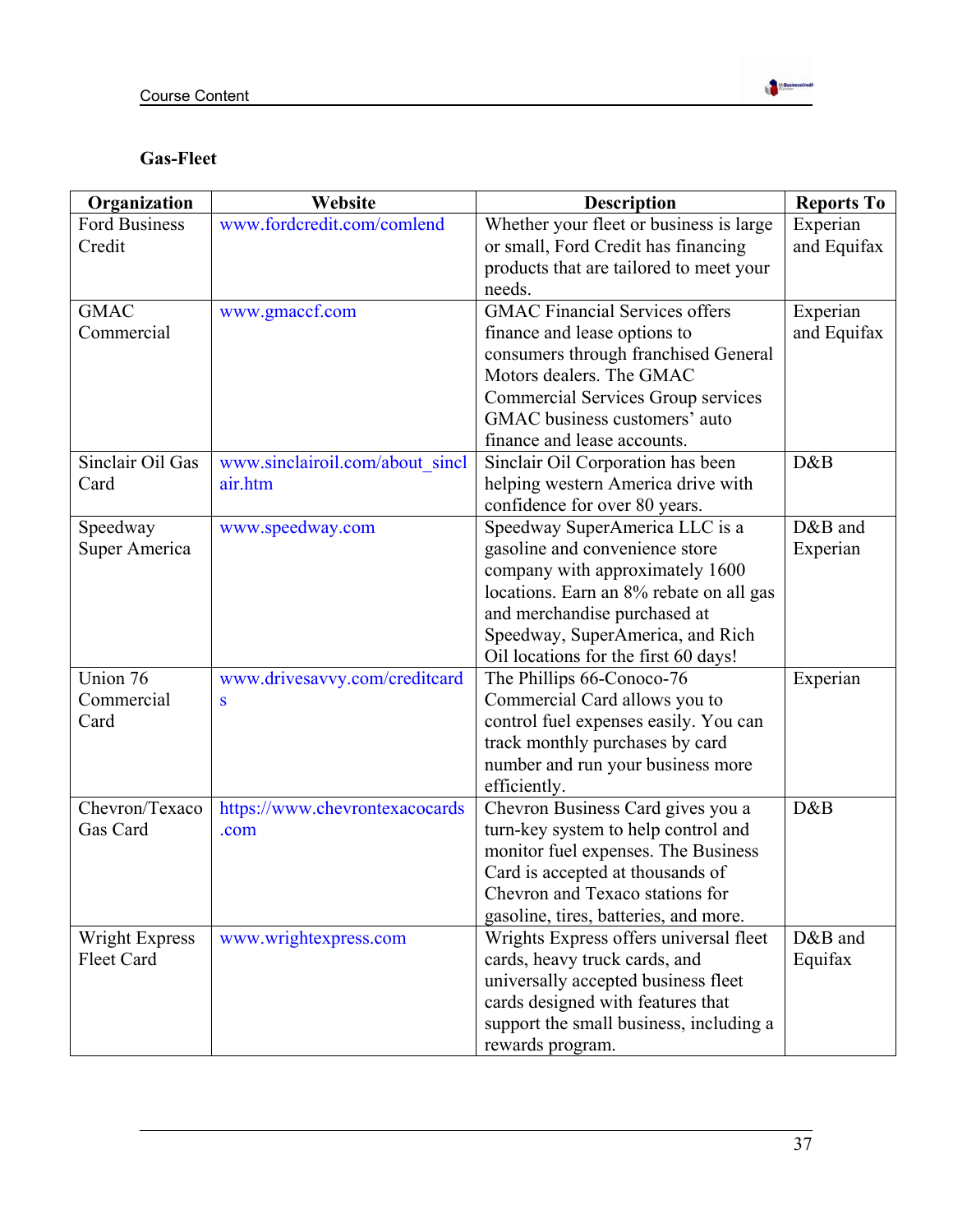

# **Major Retail**

| Organization    | Website              | <b>Description</b>                         | <b>Reports To</b>  |
|-----------------|----------------------|--------------------------------------------|--------------------|
| Walmart         | www.walmart.com      | Wal-mart has low prices for electronics,   | Experian and       |
|                 |                      | toys, home, garden, baby Products $\&$     | Equifax            |
|                 |                      | more. Wal-mart has two cards available:    |                    |
|                 |                      | The Wal-mart Discover card and the         |                    |
|                 |                      | Wal-mart credit card.                      |                    |
| Sam's Club      | www.samsclub.com     | Warehouse retail chain offering office     | D&B,               |
| <b>Business</b> |                      | supplies, business furniture, vending      | Experian, and      |
| Revolving       |                      | items, janitorial/cleaning supplies, paper | <b>Trans Union</b> |
|                 |                      | products, food service supplies,           |                    |
|                 |                      | computers and more.                        |                    |
| Costco Business | www.costco.com       | Costco Wholesale operates an               | $D&B$ and          |
| Account         |                      | international chain of membership          | Experian           |
|                 |                      | warehouses. With your American             |                    |
|                 |                      | Express Costco Business Card, you can      |                    |
|                 |                      | enjoy no annual fee and no pre-set         |                    |
|                 |                      | spending limit.                            |                    |
| Neiman Marcus   | www.neimanmarcus.com | Shop fashion's top names for women,        | Experian           |
|                 |                      | men, and kids at Neiman Marcus. Plus,      |                    |
|                 |                      | check out beauty's best brands, designer   |                    |
|                 |                      | jewelry, luxurious decor, and distinctive  |                    |
|                 |                      | gifts for any occasion.                    |                    |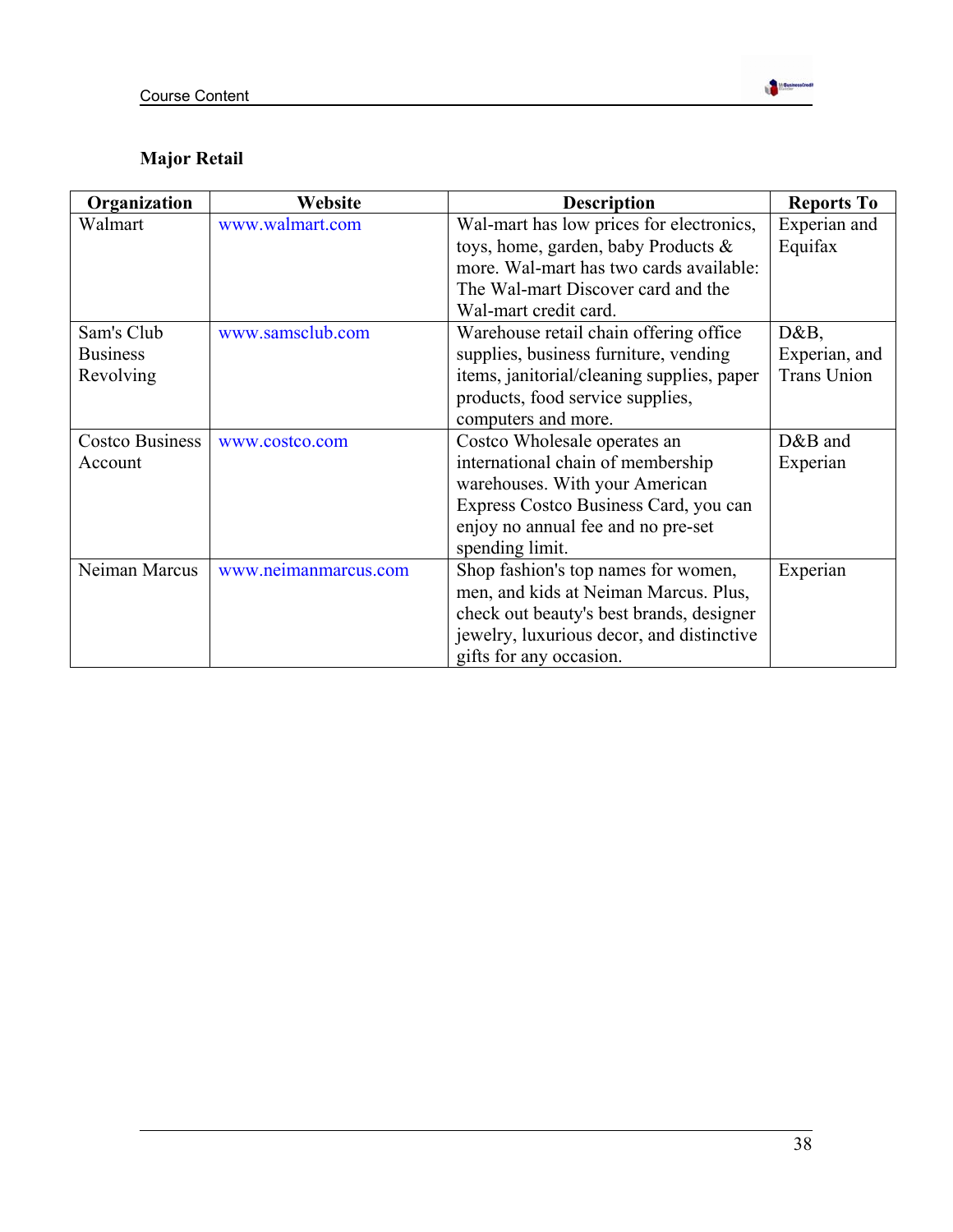

#### *3.3 Net 30 Accounts*

Net 30 Account is a line of credit usually extended by a vendor that has to be paid in full in 30 days. When your first Net 30 account reports your "trade line" to Dun & Bradstreet, the DUNS system will automatically activate your file and number.

You should have enough vendors to choose from so that if one or two of them insist on requiring an active credit file first, you'll be able to move on to the other vendor. Some vendors may ask you to place an initial prepaid order. If that is the case then, get the order out of the way fast and move on to having a Net 30 account opened.

You should have at least five Net 30 accounts opened and reporting. It is not important to have vendors that serve 100% of your business needs right now. If possible, pay your vendor accounts as close to Net 15 days. The quicker you pay them the better your business credit scores will be.

**Remember that you need to have at least five Net 30 accounts opened and reporting to credit reporting agencies.** In the subsequent pages, we have compiled a list of vendors who can open your Net 30 account.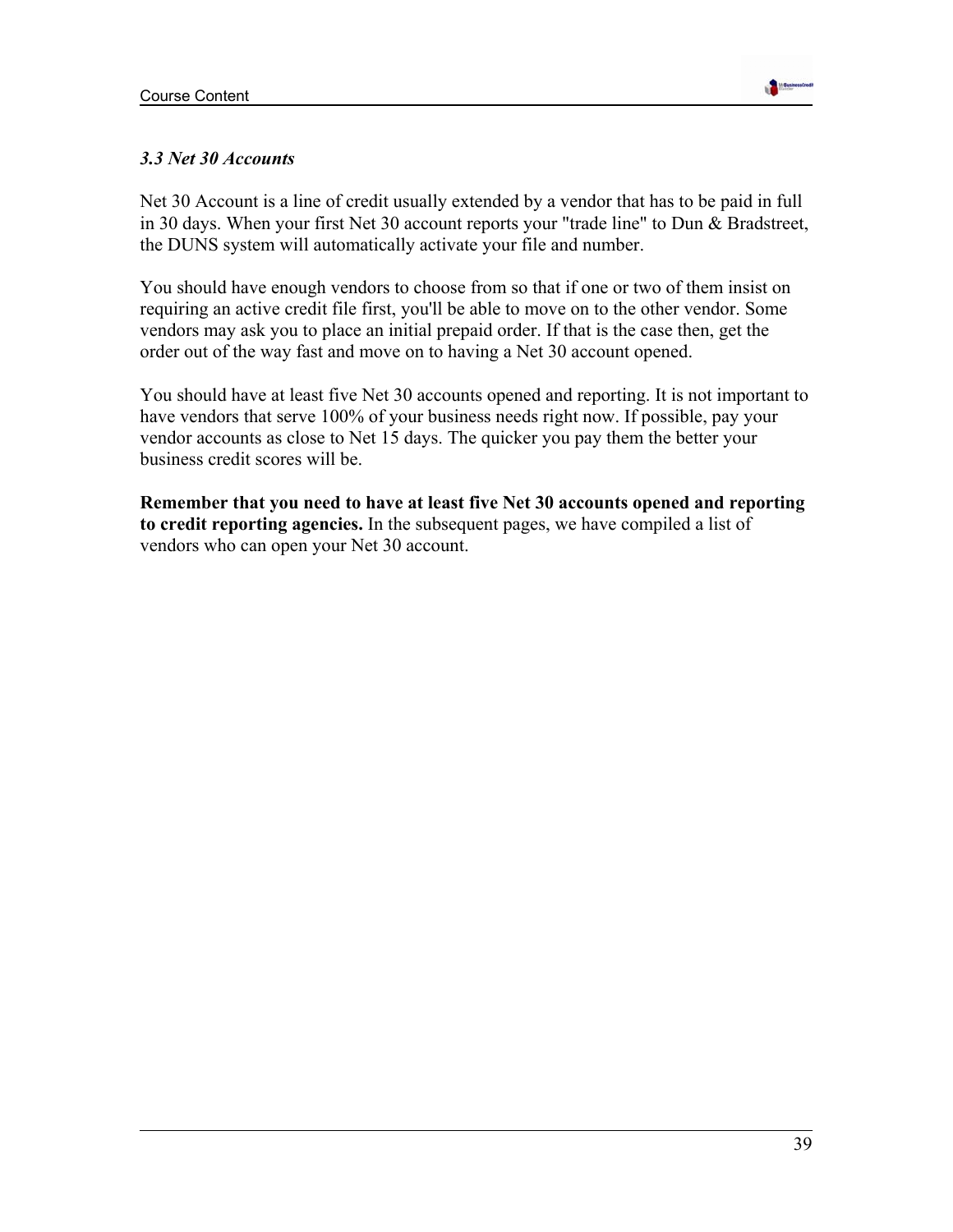

| Organization                      | Website                   | <b>Description</b>                                                                                                                                                                                                                                                  | <b>Reports To</b>                |
|-----------------------------------|---------------------------|---------------------------------------------------------------------------------------------------------------------------------------------------------------------------------------------------------------------------------------------------------------------|----------------------------------|
| <b>Quill Office Supplies</b>      | www.quill.com             | Quill sells office supplies, cleaning<br>supplies, packing and shipping supplies,<br>school supplies, printing supplies, and<br>more. Quill has a wide range of discounted<br>top name brand products ranging from<br>filing and storage to hand held computers.    | D&B                              |
| <b>DHL</b>                        | www.dhl.co.in             | DHL is the global market leader of the<br>international express and logistics industry<br>with over 220 countries and territories,<br>DHL specializes in providing customers<br>with innovative and customized<br>transportation solutions from a single<br>source. | D&B and<br>Experian              |
| <b>ULine Shipping</b><br>Supplies | www.uline.com             | Uline is the leading distributor of Shipping,<br>Industrial, and Packing materials,<br>Industrial and Janitorial Products. 99.5% of<br>Uline's orders ship the same day, with no<br>backorders.                                                                     | D&B                              |
| Gemplers                          | www.gemplers.com          | Gemplers provides workwear products,<br>footwear products, safety products, tires,<br>shop and maintenance supplies, pest<br>management products, crop, turf and<br>nursery supplies, ATV, tractor and vehicle<br>supplies.                                         | D&B                              |
| Office Max                        | www.officemax.co<br>m     | Office Max offers thousands of office<br>products and supplies. Shop for office<br>supplies, office furniture, copy paper and<br>business technology at OfficeMax.com, the<br>solution for small businesses and home<br>offices.                                    | D&B                              |
| Project Medium Inc.               | www.projectmediu<br>m.com | Project Medium offers Internet Business<br>Consulting; search engine marketing,<br>website design, website optimization, e-<br>commerce, content management systems,<br>project management                                                                          | D&B,<br>Experian,<br>and Equifax |

**Mark**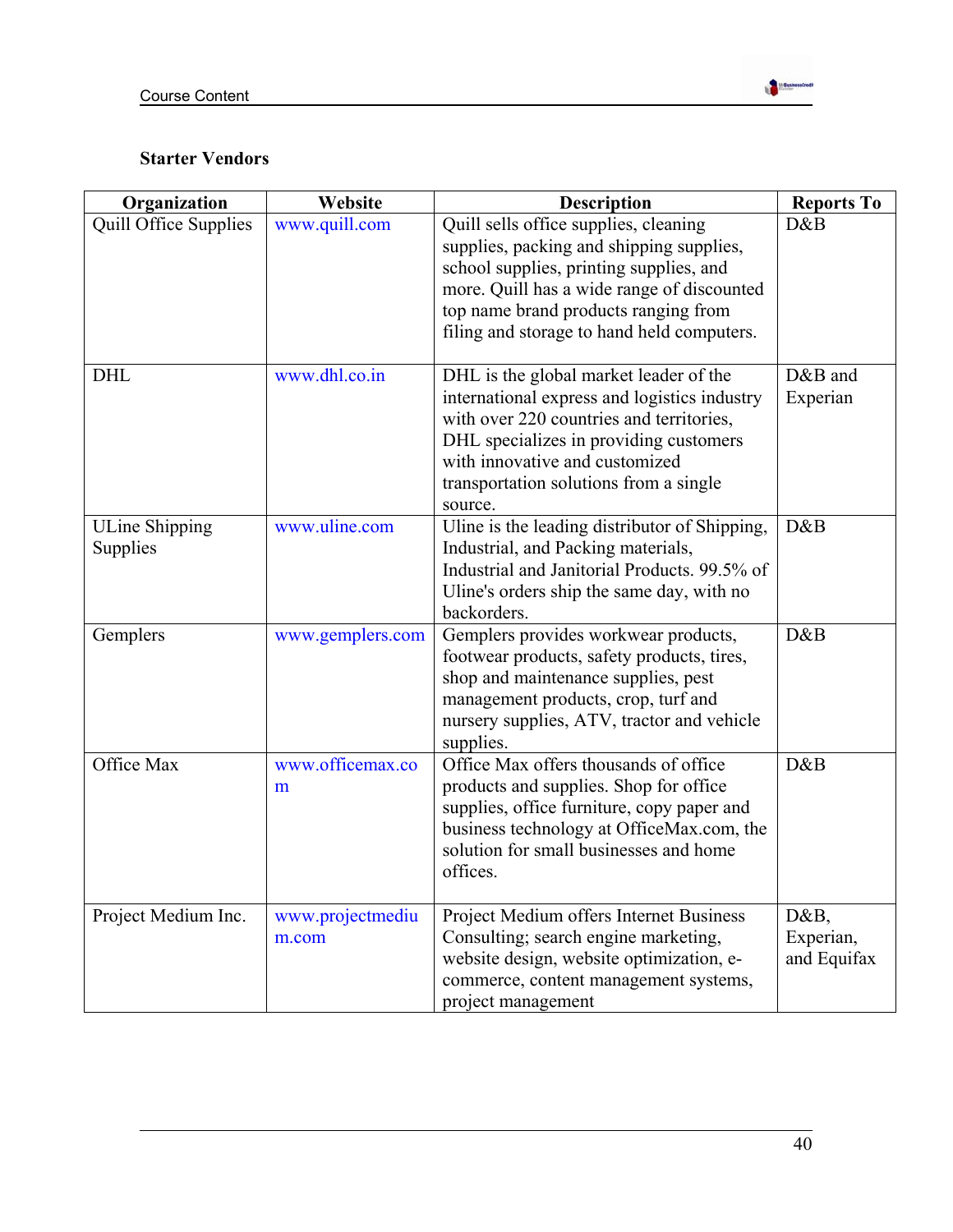

## **Vendors for Computers and Electronics**

| Organization             | Website              | <b>Description</b>                         | <b>Reports To</b> |
|--------------------------|----------------------|--------------------------------------------|-------------------|
| <b>AT&amp;T Wireless</b> | www.wireless.att.com | <b>AT&amp;T Wireless provides Business</b> | D&B               |
|                          |                      | Cell Phones, Wireless Net Cards, etc.      |                   |
|                          |                      | AT&T Wireless, formerly Cingular           |                   |
|                          |                      | Wireless, is the largest wireless          |                   |
|                          |                      | company in the United States.              |                   |
| Radio Shack              | www.radioshack.com   | Radio Shack is one of the nation's         | D&B and           |
|                          |                      | most experienced and trusted               | Experian          |
|                          |                      | consumer electronics specialty             |                   |
|                          |                      | retailers providing: Computers,            |                   |
|                          |                      | Phones and Radio, Batteries, Cables        |                   |
|                          |                      | and Connectors, Toys and Games, and        |                   |
|                          |                      | much more.                                 |                   |
| <b>Tiger Direct</b>      | www.tigerdirect.com  | Tiger Direct is an online provider for     | D&B               |
|                          |                      | everything electronic, office and          |                   |
|                          |                      | digital: Computers, Components,            |                   |
|                          |                      | Communications, Camcorders, Hard           |                   |
|                          |                      | Drives, Laptops, Keyboards, Plasma         |                   |
|                          |                      | TV's, Power Supply, Printers,              |                   |
|                          |                      | Scanners, Projectors, and much more.       |                   |
| Crucial Technology       | www.crucial.com      | Crucial is an online source for OEM-       | D&B               |
|                          |                      | quality memory upgrades direct from        |                   |
|                          |                      | the manufacturer. They also provide        |                   |
|                          |                      | Flash Cards, USB Drives, Solid State       |                   |
|                          |                      | Drives, and Performance DRAM.              |                   |
| Nextel                   | www.nextel.com       | Sprint and Nextel have partnered to        | D&B               |
|                          |                      | bring you Business Cell Phones and         |                   |
|                          |                      | Wireless Devices, along with Sprints       |                   |
|                          |                      | wireless network.                          |                   |
| CompUSA Business         | www.compusa.com      | CompUSA is the online source for:          | D&B and           |
|                          |                      | Computers, Electronics, PC                 | Experian          |
|                          |                      | Components and Accessories. They           |                   |
|                          |                      | also provide GPS devices, printers,        |                   |
|                          |                      | projectors, digital cameras, MP3           |                   |
|                          |                      | players, media, computer hardware &        |                   |
|                          |                      | software.                                  |                   |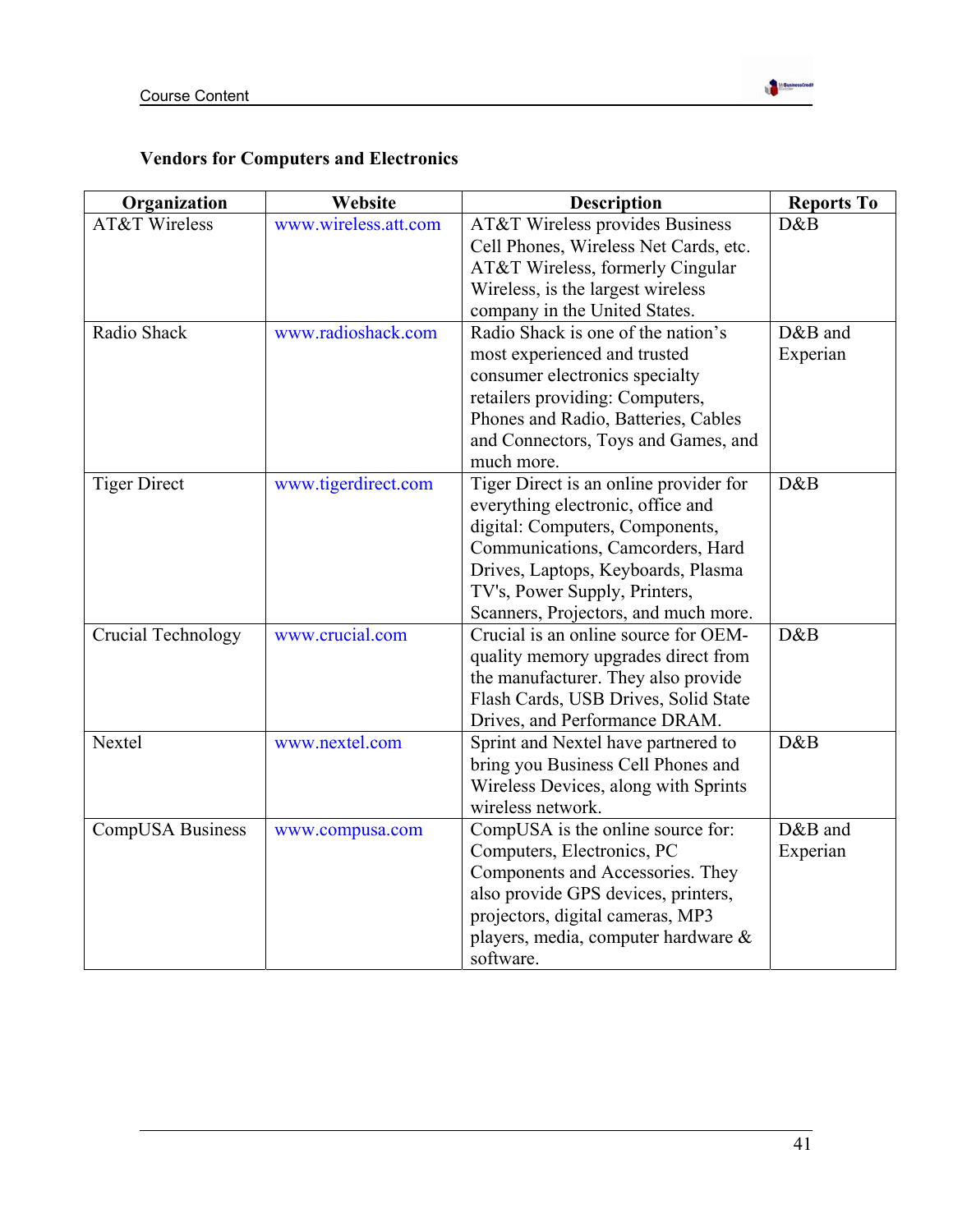

## **Vendors for Office Supplies**

| Organization          | Website                     | <b>Description</b>                  | <b>Reports To</b> |
|-----------------------|-----------------------------|-------------------------------------|-------------------|
| Ace Management        | www.acemanagementgroup.com  | Ace Management Group can            | D&B               |
| Group, Inc.           |                             | review your expenses, issue         |                   |
|                       |                             | payroll checks, tax planning and    |                   |
|                       |                             | accounting services.                |                   |
| Exquisite Web         | www.exquisitewebdesigns.com | Exquisite Web Designs is a one      | D&B and           |
| Designs               |                             | stop shop offering an array of      | Experian          |
|                       |                             | services to suit your online        |                   |
|                       |                             | needs. Identity solutions, web      |                   |
|                       |                             | design, application development     |                   |
|                       |                             | and graphic design are offered      |                   |
|                       |                             | to satisfy most of today's web or   |                   |
|                       |                             | print based needs.                  |                   |
| <b>Staples</b>        | www.staples.com             | Staples is an office products       | D&B,              |
|                       |                             | mega-retailer that sells Office     | Experian and      |
|                       |                             | Supplies and Services, Business     | Equifax           |
|                       |                             | Machines, Computers and             |                   |
|                       |                             | Related Products, and Office        |                   |
|                       |                             | Furniture. Online shopping and      |                   |
|                       |                             | ordering available or visit a       |                   |
|                       |                             | store location.                     |                   |
| Rain Agency LLC       | www.rainagency.com          | Full service multimedia ad          | D&B and           |
|                       |                             | agency. Print, web, television,     | Experian          |
|                       |                             | direct marketing, and more.         |                   |
| <b>AAA</b> Cartridges | www.aaacartridges.com       | <b>AAA</b> Cartridges distributes   | D&B               |
|                       |                             | discounted remanufactured and       |                   |
|                       |                             | compatible laser printer            |                   |
|                       |                             | cartridges, copier toner, inkjet    |                   |
|                       |                             | cartridges, fax film, toner         |                   |
|                       |                             | cartridges, color laser cartridges, |                   |
|                       |                             | MICR toner and copier drums.        |                   |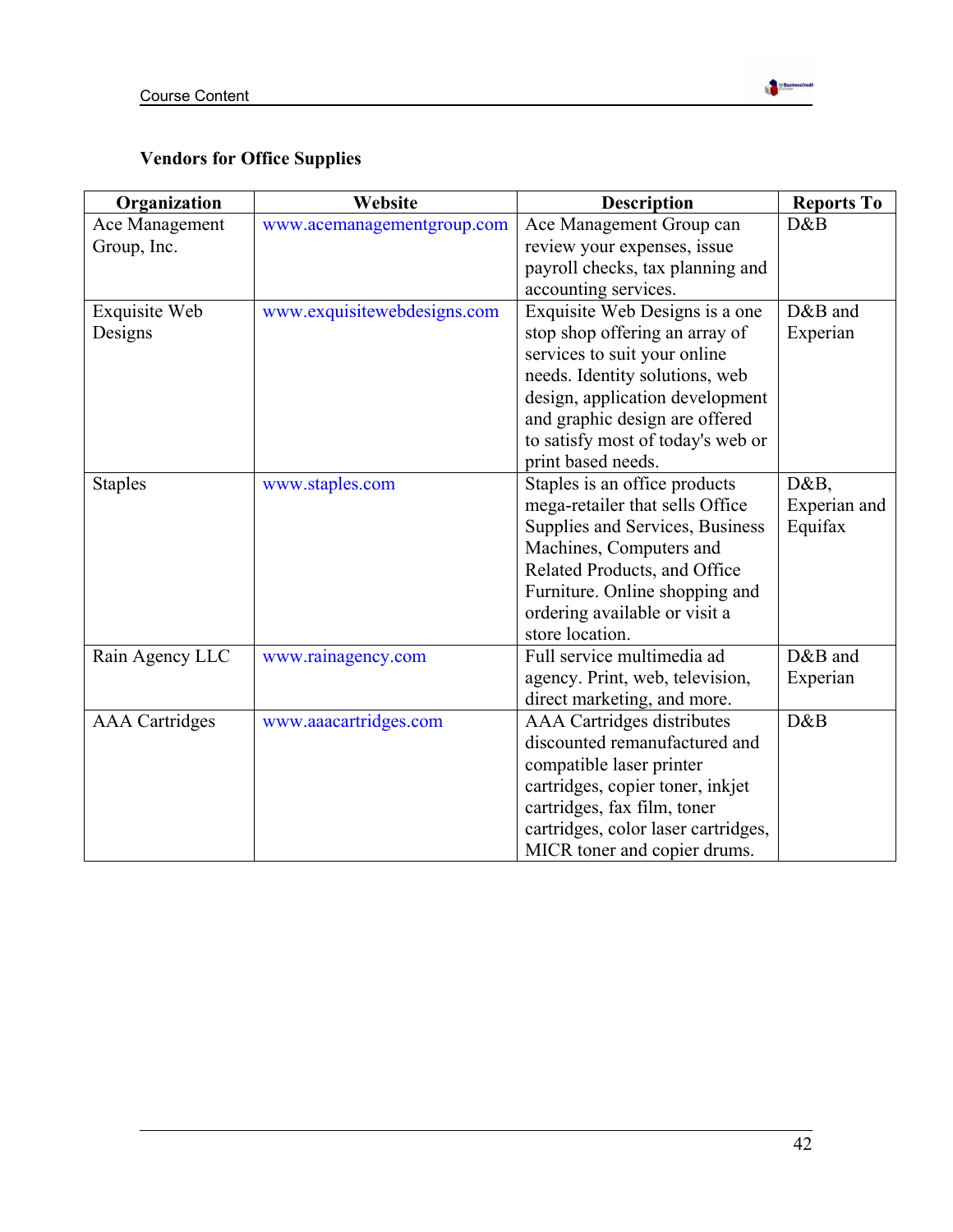

## **Vendors for Building and Industrial Supplies**

| Organization        | Website                  | <b>Description</b>               | <b>Reports To</b> |
|---------------------|--------------------------|----------------------------------|-------------------|
| Home Depot          | www.homedepot.com        | Home Depot is the world's        | D&B               |
|                     |                          | largest retail provider of Home  |                   |
|                     |                          | and Building Supplies.           |                   |
|                     |                          | Whether remodeling your          |                   |
|                     |                          | kitchen or purchasing new        |                   |
|                     |                          | appliances and power tools,      |                   |
|                     |                          | they have you covered shop       |                   |
|                     |                          | online or at a location.         |                   |
| Grainger Industrial | www.grainger.com         | Grainger works with more than    | D&B               |
| Supply              |                          | 1,300 suppliers to provide       |                   |
|                     |                          | customers with: electrical,      |                   |
|                     |                          | fasteners, fleet maintenance,    |                   |
|                     |                          | HVACR, hardware, janitorial,     |                   |
|                     |                          | material handling, pneumatics,   |                   |
|                     |                          | power tools, pumps, and much     |                   |
|                     |                          | more.                            |                   |
| Ted Thorsen         | www.tedthorsen.com       | Ted Thorsen, LLC is an           | D&B               |
|                     |                          | innovative provider of Material  |                   |
|                     |                          | Handling and Reusable            |                   |
|                     |                          | Packaging Products for the       |                   |
|                     |                          | dock and warehouse               |                   |
|                     |                          | environment. From Carts and      |                   |
|                     |                          | Trucks to Bins and Containers,   |                   |
|                     |                          | they have it.                    |                   |
| Orchard Supply      | www.osh.com              | OSH Complete hardware,           | Transunion        |
| Hardware            |                          | housewares and garden            |                   |
|                     |                          | supplies can only be shopped     |                   |
|                     |                          | via their store locations across |                   |
|                     |                          | California. An OSH               |                   |
|                     |                          | commercial account includes a    |                   |
|                     |                          | project planning partner,        |                   |
|                     |                          | volume discounts, and special    |                   |
|                     |                          | order assistance.                |                   |
| Sherwin Williams    | www.sherwin-williams.com | Manufacturers of coatings for    | D&B               |
|                     |                          | plastics, metal, and wood        |                   |
|                     |                          | serving the automotive,          |                   |
|                     |                          | aerospace, construction,         |                   |
|                     |                          | industrial, and maintenance      |                   |
|                     |                          | coating sectors                  |                   |
| Labor Ready         | www.laborready.com       | Labor Ready is a leading         | D&B               |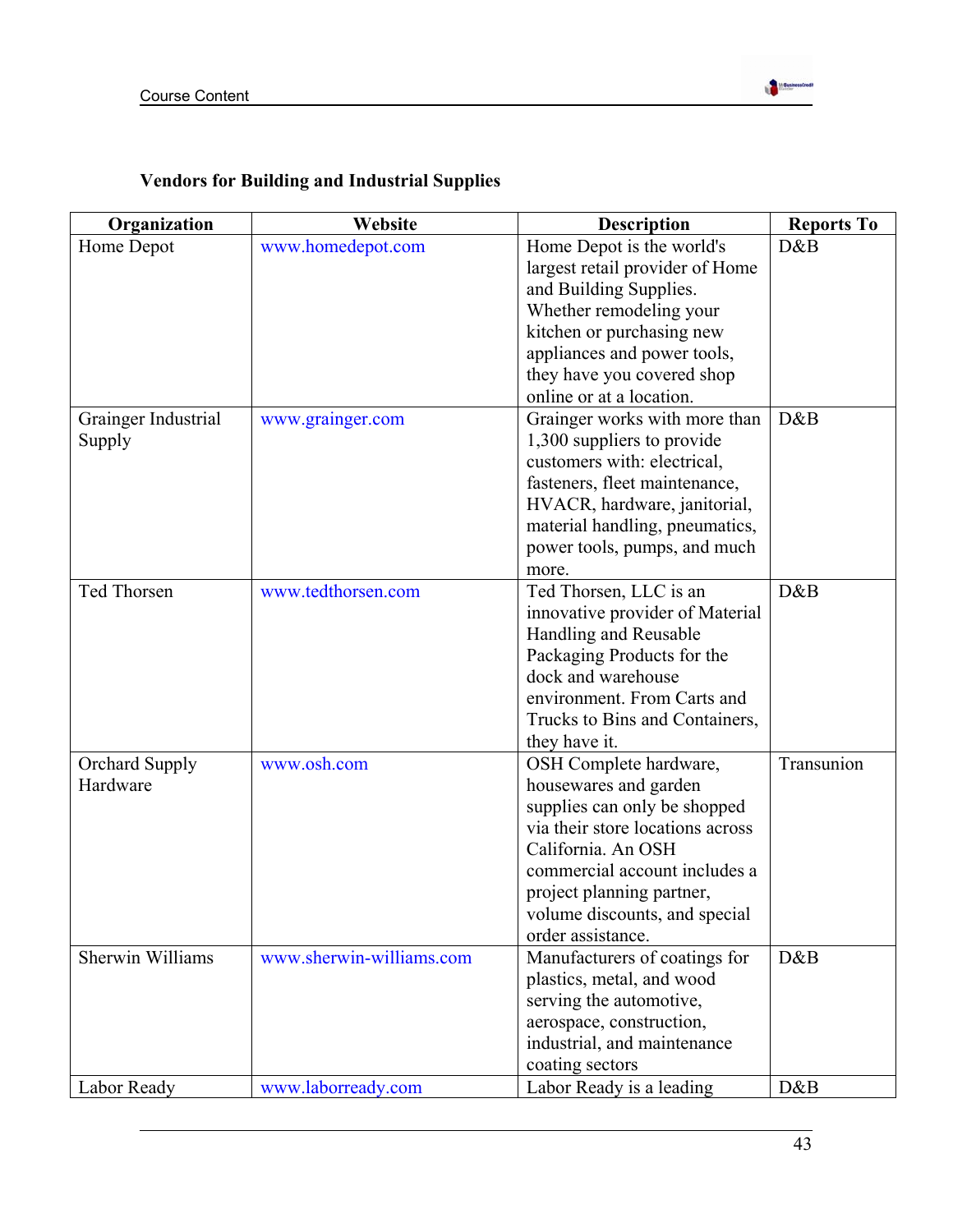|                             |                             | multinational source of<br>dependable labor for<br>companies in a variety of<br>industries. They put people to<br>work and enable our clients to<br>achieve greater success.                                                                                                    |                     |
|-----------------------------|-----------------------------|---------------------------------------------------------------------------------------------------------------------------------------------------------------------------------------------------------------------------------------------------------------------------------|---------------------|
| Graybar Electric            | www.graybar.com             | Graybar has just about any<br>electrical or communications<br>and data product, component,<br>or related supplies. Whether<br>it's a lighting project,<br>switchgear upgrade, a local or<br>wide area network, or even a<br>half-mile of electrical conduit,<br>Graybar has it. | D&B                 |
| <b>Interstate Batteries</b> | www.interstatebatteries.com | Interstate Batteries has every<br>battery for every need: All<br>types of Vehicles, Cell Phones,<br>Power Tools, Wheelchairs,<br>Camcorders, Medical<br>Equipment, Watches, Radios,<br>and much more.                                                                           | D&B                 |
| Aramark Wearguard           | www.aramark-uniform.com     | Aramark Wearguard provides<br>work place Uniforms, Coats,<br>Hats, Pants, T-Shirts, Cleaning<br>Supplies, Floor mats and much<br>more.                                                                                                                                          | D&B                 |
| Expo Commercial<br>Account  | www.expo.com                | Expo is a home improvement<br>design and supply center.<br>Everything you need for a<br>stunning living space. Kitchen,<br>appliances, bath, flooring, and<br>more.                                                                                                             | D&B and<br>Experian |

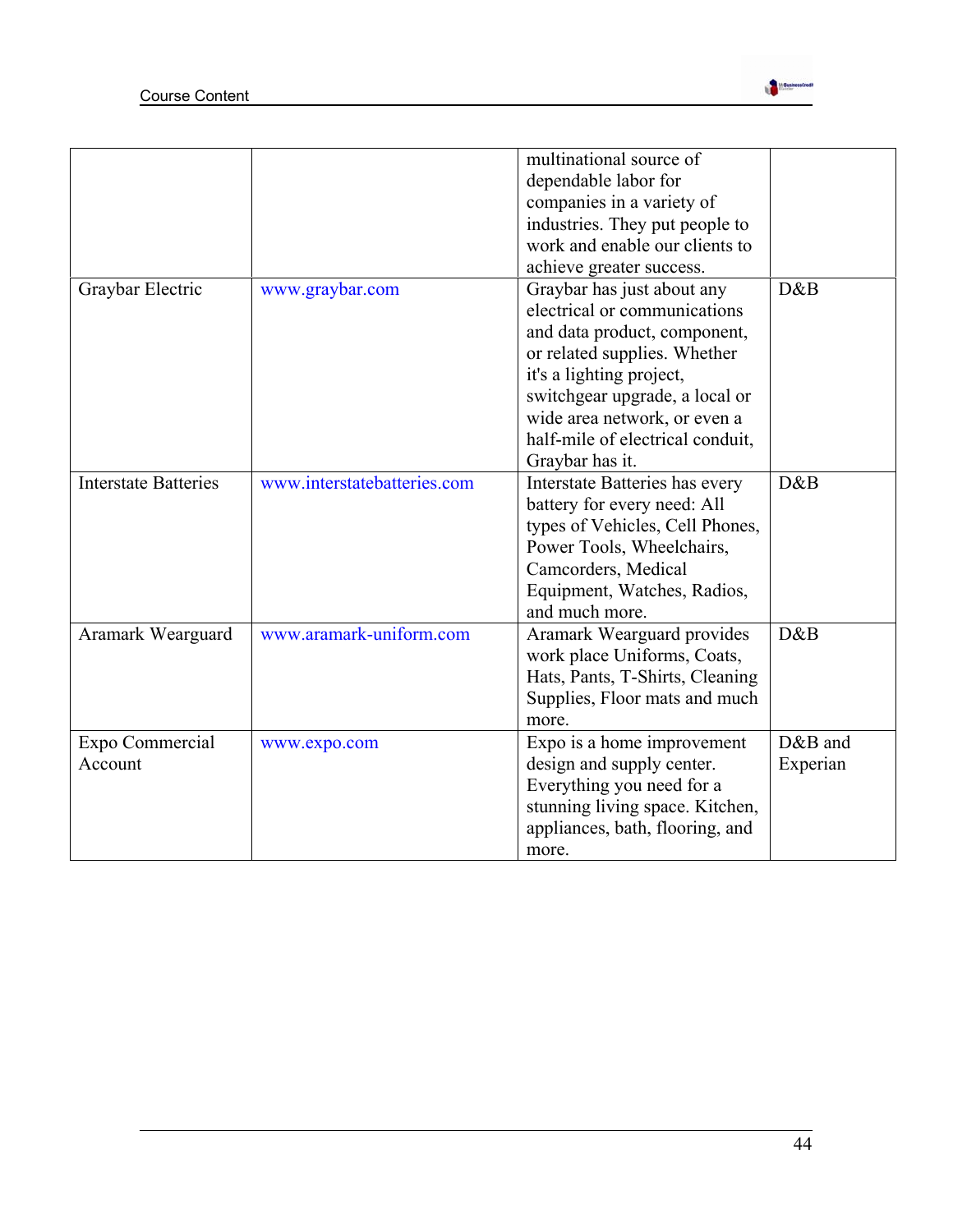

## **Vendors who are major Retail and Speciality Providers**

| Organization            | Website                   | <b>Description</b>                 | <b>Reports To</b> |
|-------------------------|---------------------------|------------------------------------|-------------------|
| Bags and Bows           | www.bagsandbowsonline.com | Bags $&$ Bows is the premier       | D&B               |
|                         |                           | source for retail packaging        |                   |
|                         |                           | supplies including shopping        |                   |
|                         |                           | bags, tissue, gift wrap, ribbon    |                   |
|                         |                           | and bows. They offer many          |                   |
|                         |                           | exclusive designs and a vast       |                   |
|                         |                           | selection of coordinating          |                   |
|                         |                           | products.                          |                   |
| <b>Borders Books</b>    | www.bordersstores.co.uk   | Borders offer the most relevant    | D&B               |
| Corporate Account       |                           | assortment of books, music         |                   |
|                         |                           | and movies. Hundreds of            |                   |
|                         |                           | thousands of titles to choose      |                   |
|                         |                           | from and purchase online.          |                   |
| Mr. Art Art Supply      | www.misterart.com         | MisterArt.com is a full service    | D&B               |
|                         |                           | arts and crafts supplier for       |                   |
|                         |                           | acrylic paint, easels, artist      |                   |
|                         |                           | canvas, brushes, watercolors,      |                   |
|                         |                           | markers and more.                  |                   |
| <b>Budget Corporate</b> | www.budget.tx.co.nz       | <b>Budget Car Rentals for your</b> | D&B               |
| Account                 |                           | small business or mid-sized        |                   |
|                         |                           | company. Budget offers             |                   |
|                         |                           | unique programs and services       |                   |
|                         |                           | to help your company save          |                   |
|                         |                           | money and time.                    |                   |
| Cabela's                | www.cabelas.com           | Cabelas is the largest mail-       | Equifax           |
|                         |                           | order, retail and Internet         |                   |
|                         |                           | outdoor outfitter in the world.    |                   |
|                         |                           | Their online superstore            |                   |
|                         |                           | includes Hunting, Fishing,         |                   |
|                         |                           | Boating, Camping, and overall      |                   |
|                         |                           | Outdoors Apparel and Gear.         |                   |
| Macys                   | www.macys.com             | Macy's corporate sales and         | D&B               |
|                         |                           | services can help you with         |                   |
|                         |                           | employee recognition,              |                   |
|                         |                           | customer appreciation,             |                   |
|                         |                           | company dress code programs,       |                   |
|                         |                           | and special holiday and thank      |                   |
|                         |                           | you gifts.                         |                   |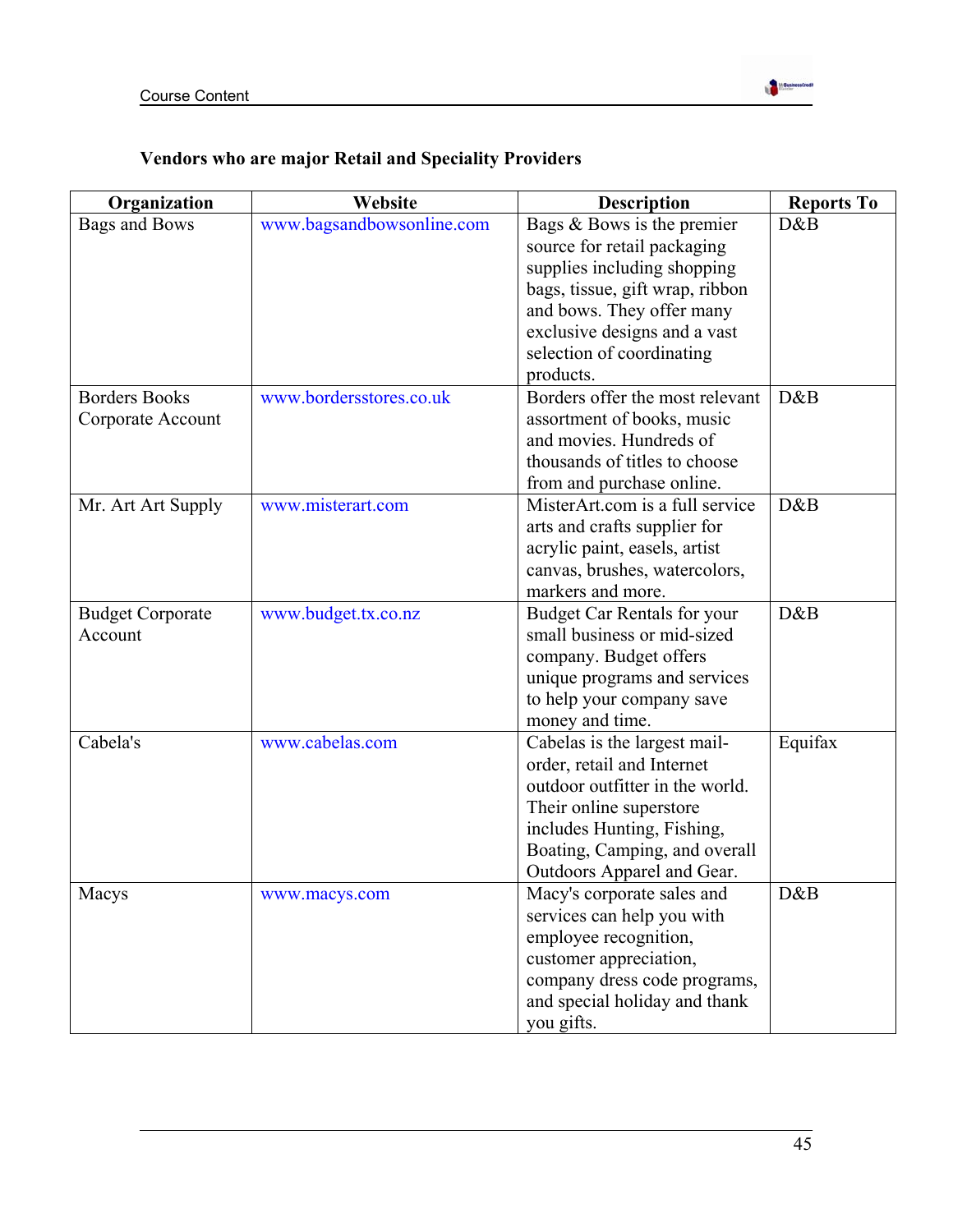

## *STEP 3 Summary*

- To grow your company and business expansion there is always constant need of sufficient funding.
- Bank loan provides a powerful boost to building business credit fast.
- For your business credit building success you need to obtain three revolving credit accounts.
- You need to have at least five Net 30 accounts opened and reporting to credit reporting agencies.